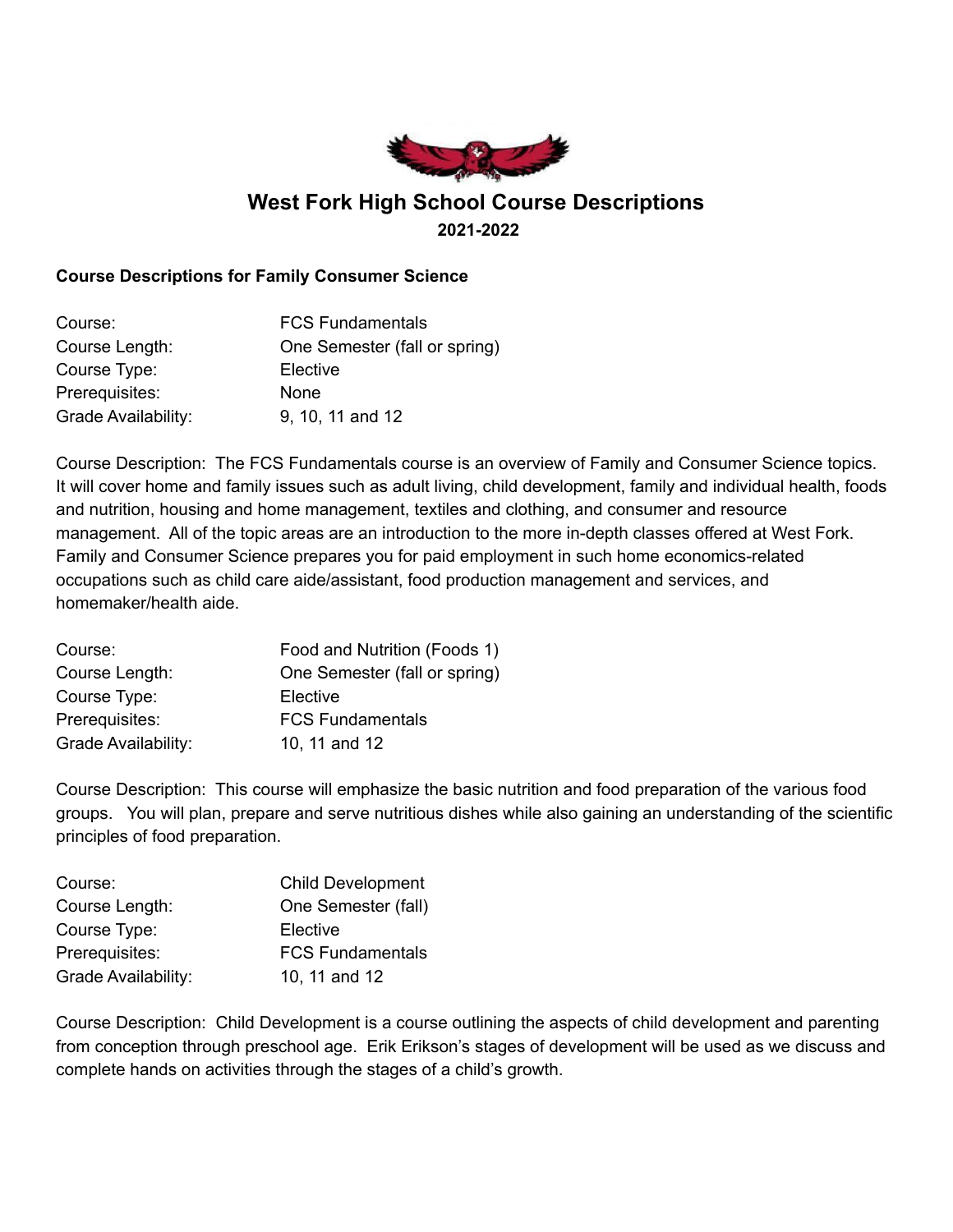| Course:             | Housing & Design        |
|---------------------|-------------------------|
| Course Length:      | One Semester (fall)     |
| Course Type:        | Elective                |
| Prerequisites:      | <b>FCS Fundamentals</b> |
| Grade Availability: | 10, 11 and 12           |

Course Description: Housing (& Interior Design) emphasizes the selection of housing choices and designing living areas. This course includes financing a home or apartment, architecture, furnishings & appliances, window treatments, floor coverings and accessories. We will also explore and analyze design trends.

| Course:                    | <b>Adult Roles</b>      |
|----------------------------|-------------------------|
| Course Length:             | One Semester (spring)   |
| Course Type:               | Elective                |
| Prerequisites:             | <b>FCS Fundamentals</b> |
| <b>Grade Availability:</b> | 10, 11 and 12           |

Course Description: Adult Roles is designed to give you an overview of your development, the relationships you have with others and the roles you will most likely have throughout your adult life. Adult Roles covers life topics such as health, friendships, dating, love and commitment, parenting, career exploration and being an informed consumer. This course is designed to prepare you better for life.

| Course:             | Foods 2                                           |
|---------------------|---------------------------------------------------|
| Course Length:      | One Semester (fall or spring)                     |
| Course Type:        | Elective                                          |
| Prerequisites:      | FCS Fundamentals and Food and Nutrition (Foods 1) |
| Grade Availability: | 10, 11 and 12                                     |

Course Description: This Course is designed as a continuation of Food and Nutrition. Students will explore international foods and learn food customs from other countries. Meal planning, menu design and etiquette will be explored. Careers in the food industry will be explored. Students will have hands-on experience with a take and bake business.

| Course:             | <b>Textile Design</b>   |
|---------------------|-------------------------|
| Course Length:      | One Semester (spring)   |
| Course Type:        | Elective                |
| Prerequisites:      | <b>FCS Fundamentals</b> |
| Grade Availability: | 10, 11 and 12           |

Course Description: Textile Design is a project based course focusing on designing with fabric and other types of textiles. You will complete at least 4 projects while learning the differences in textiles and how they are constructed, how the elements and principles of design are used, careers in the textile industry and vocabulary and tools involved in designing and constructing textile projects.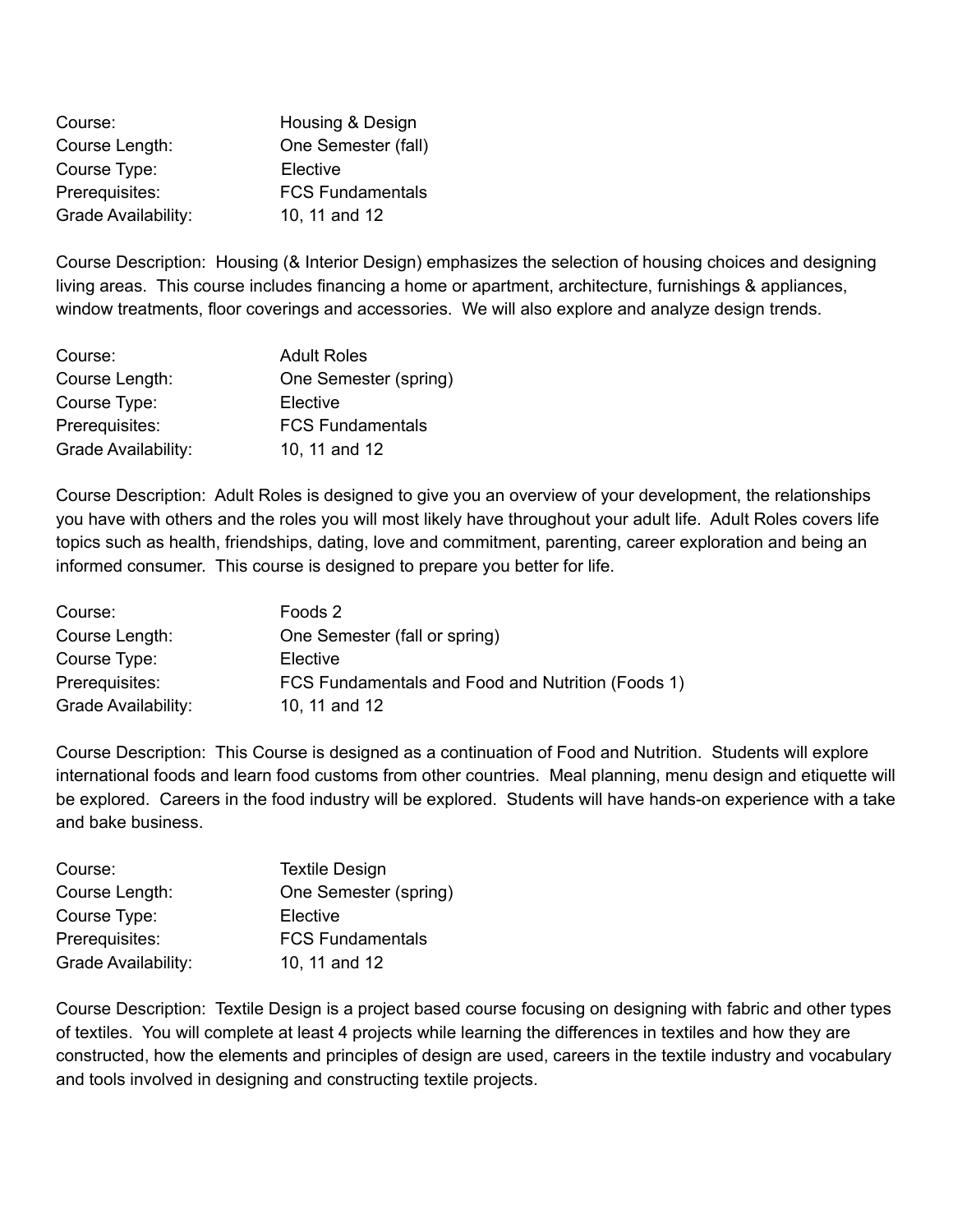## **Course Descriptions for Agriculture**

## **Freshman/Intro**

-Intro to Ag (Fall semester): This course is designed for those who are beginning their adventure and interest in agriculture. This course covers basic topics such as FFA, Leadership and Communications, and a general overview of Agriculture, Foods, and Natural Resources. This is a prerequisite to enroll in future agriculture courses.

-Intro to Animal Science (Spring semester): This course covers a plethora of animal species from swine to bovine and small animal care. Students enrolled in this course will study animal breeds, vocabulary, nutrition, and anatomy. This is a prerequisite to enroll in future agriculture courses.

## **Soph-Senior**

-Intro to Plant Science (Fall Semester): Students will cover many topics in this semester course including soil science, basic plant and flower anatomy, greenhouse management, and basic agricultural crops.

-Advanced Plant Science (Spring Semester): Students in this advanced course will encounter topics such as turf management, floriculture, crop production, and landscape design.

### **Junior/Senior**

--Survey of the Animal Industry\* (Fall): Ways domestic animals serve the basic needs of humans for food, shelter, protection, fuel, and emotional well-being. Terminology, basic structures of the industries surrounding the production, care, and marketing of domestic animals in the U.S

-Introduction to Agronomy (Spring): Basic structure and function of plants, origin and classification, growth and development. Fundamentals of photosynthesis, plant water use, plant nutrition and genetics that regulate plant growth, development and responses to the environment.

-Vet Science (Veterinary Medical Terminology) (Fall): This course offers a rigorous approach to medical terminology in the veterinary field. Students will learn different terminology associated with anatomy and physiology of animals, along with different terms used in the veterinary field.

-Natural Resources and Ecology Management (Fall): Students will explore topics that include conservation, wildlife management, soil science, and natural resources.

-Agriculture Business (Spring): This course will cover different topics including budgeting, marketing, record keeping and goal setting, along with other items that will make your future business or farm successful.

-Food Science/Processing (Spring): This new course is designed around food safety and processing. Students will get to experience different techniques such as canning, butchering, food preservation, packaging, and much more.

-Ag Leadership (Spring): Do you wish you could be more productive, successful, and admired? Do you want to become a more successful leader, a better person, and a stronger student? Do you hope to connect with industry leaders and further your career in agriculture? Ag Leadership is a course based on the bestseller, The Seven Habits of Highly Effective People. Students discover their personality traits, reflect on their relationships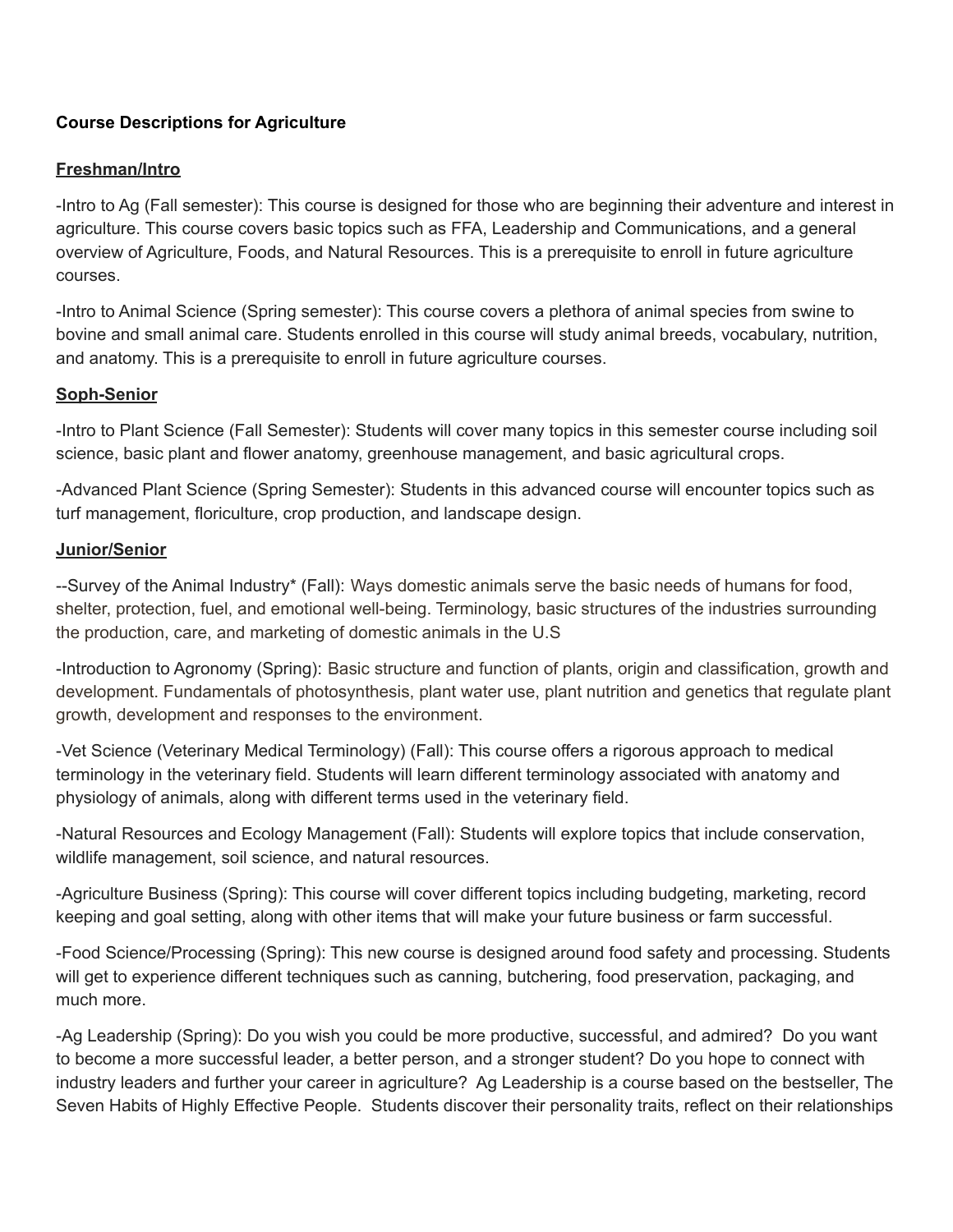with others, and perfect their ability to prioritize and accomplish goals. Students in this course plan their own field trip and design their own final exam.

Floriculture: Through this course, students will be able to further their studies in plant science while learning useful skills that can be used throughout their life. Students will be exposed to the principles of floral design while they are creating their own floral masterpieces including boutonnieres, corsages, table arrangements, and holiday decorations. In addition, students will learn how to create a bill of materials, a business plan, and create floral arrangements for sale.

\*Indicates Dual Enrollment through NIACC

## **Course Description for English**

Course: English 9 Course Length: Full Year Course Type: Required Prerequisites: None Grade Availability: 9th

Students will read a variety of literary and informational selections geared to develop active reading skills. Shakespeare's Romeo and Juliet and Elie Wiesel's Night are used in the course. Much of the written work is tied to reading selections. Students will incorporate the writing process model and collaborate on written work to enhance writing skills. Students will also write a research paper using MLA format. Vocabulary units and speeches are interspersed throughout the year.

Course: English 10 Course Length: Full Year Course Type: Required Prerequisites: English 9 Grade Availability: 10th

English 10 is a comprehensive course that builds upon previously introduced areas of English. The course examines various types of literature (poems, short story, essays and drama) as well as grammar and composition. Learning targets focus on comprehending both fiction and non-fiction text. Cornerstone texts are Shakespeare's Julius Caesar and F. Scott Fitzgerald's The Great Gatsby. Writing goals focus on expository and argumentative compositions using elements of the writer's workshop. Formulating sound opinions and expressing them with textual evidence is emphasized in all aspects of the course. A formal research paper and speeches will be completed in class. Vocabulary units are interspersed throughout the year.

Course: English 11 Course Length: One Year Course Type: Required Prerequisites: English 9 and 10 Grade Availability: 11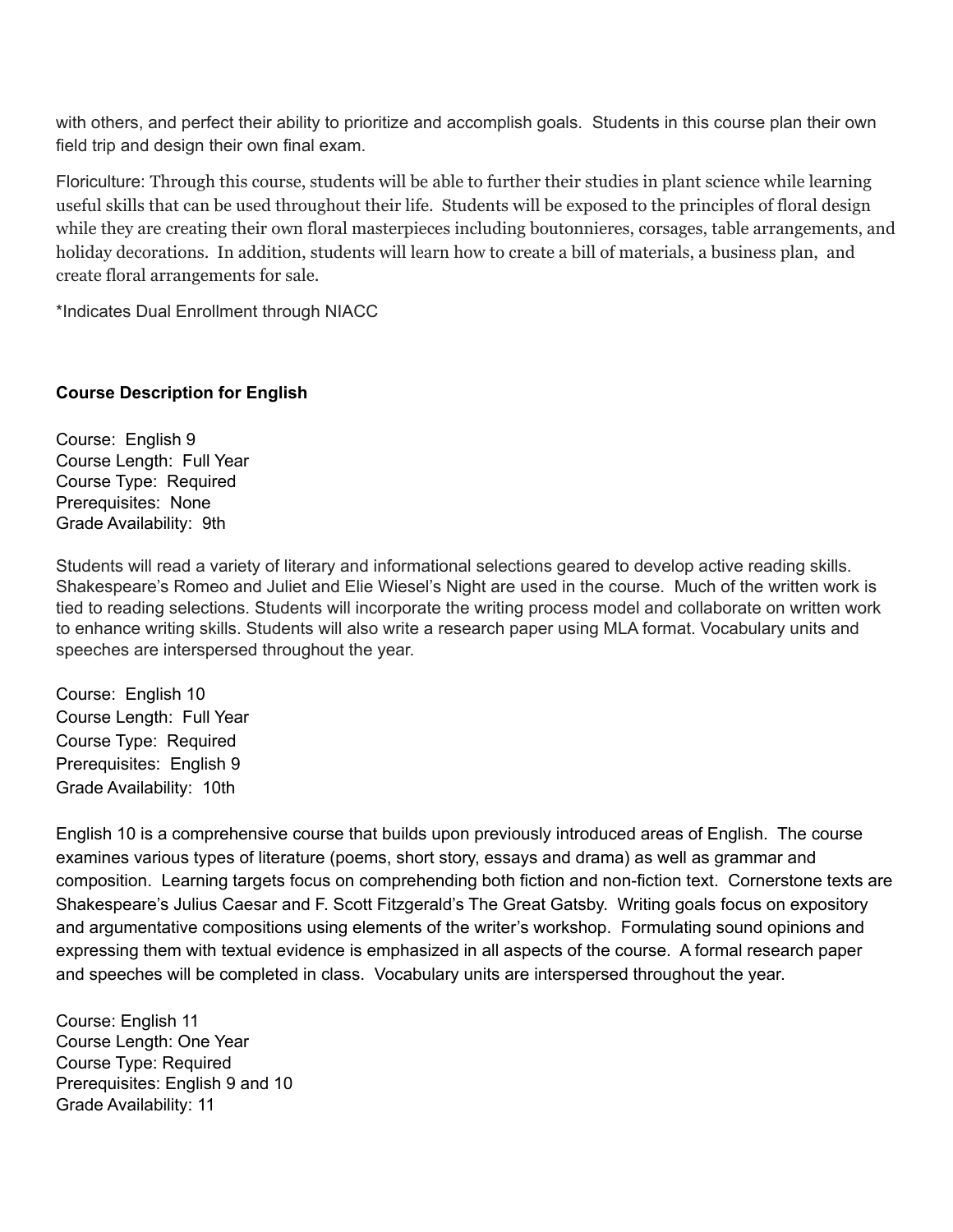English 11 is a comprehensive course that scaffolds upon previous years of literacy instruction based on the common core. Literary pieces examined in this course may include The Adventures of Huckleberry Finn, Of Mice and Men, and To Kill a Mockingbird, along with multiple fiction and nonfiction short stories. Furthermore, students will focus on multiple types of writing along with grammatical skills. Students will incorporate the writing process model and collaborate on written work to enhance writing skills. Vocabulary units and speeches are interspersed throughout the year.

Course: Novels and Literature Course Length: Full Year Course Type: Required if not enrolling in English 11 Prerequisites: English 9 and English 10 Grade Availability: 11th

Novels and Literature analyzes literature using feminist/gender criticism, Marxist criticism, psychoanalytic criticism, formalism (aka New Criticism) Narratology/Archetypes and Modernism/Post Modernism. Students will read numerous stories from the mid-19th century to modern day but are not limited to : Macbeth, Death of a Salesman, Our Town (plays)

A Separate Peace, 1984, Animal Farm, Red Badge of Courage, The Things They Carried, Lord of the Flies, Curious Case of the Dog in the Night-Time, Heart of Darkness (novels) various poems and numerous short stories with an emphasis in feminist authors. The course requires extensive reading and writing and is designed to assist the college bound student.

Course: English 11 Course Length: One Year Course Type: Required Prerequisites: English 9 and 10 Grade Availability: 11

English 11 is a comprehensive course that scaffolds upon previous years of literacy instruction based on the common core. Literary pieces examined in this course may include The Adventures of Huckleberry Finn, Of Mice and Men, and To Kill a Mockingbird, along with multiple fiction and nonfiction short stories. Furthermore, students will focus on multiple types of writing along with grammatical skills. Students will incorporate the writing process model and collaborate on written work to enhance writing skills. Vocabulary units and speeches are interspersed throughout the year.

Course: AP English Language & Composition Course Length: Full Year Course Type: Required if not taking English 11 or Novels & Lit Prerequisites: English 9 & 10 Grade Availability: 11

AP Language is an advanced course that is entirely online and self-directed. Students that participate in this class do all the work on their own in the media center using their Chromebook to connect with the online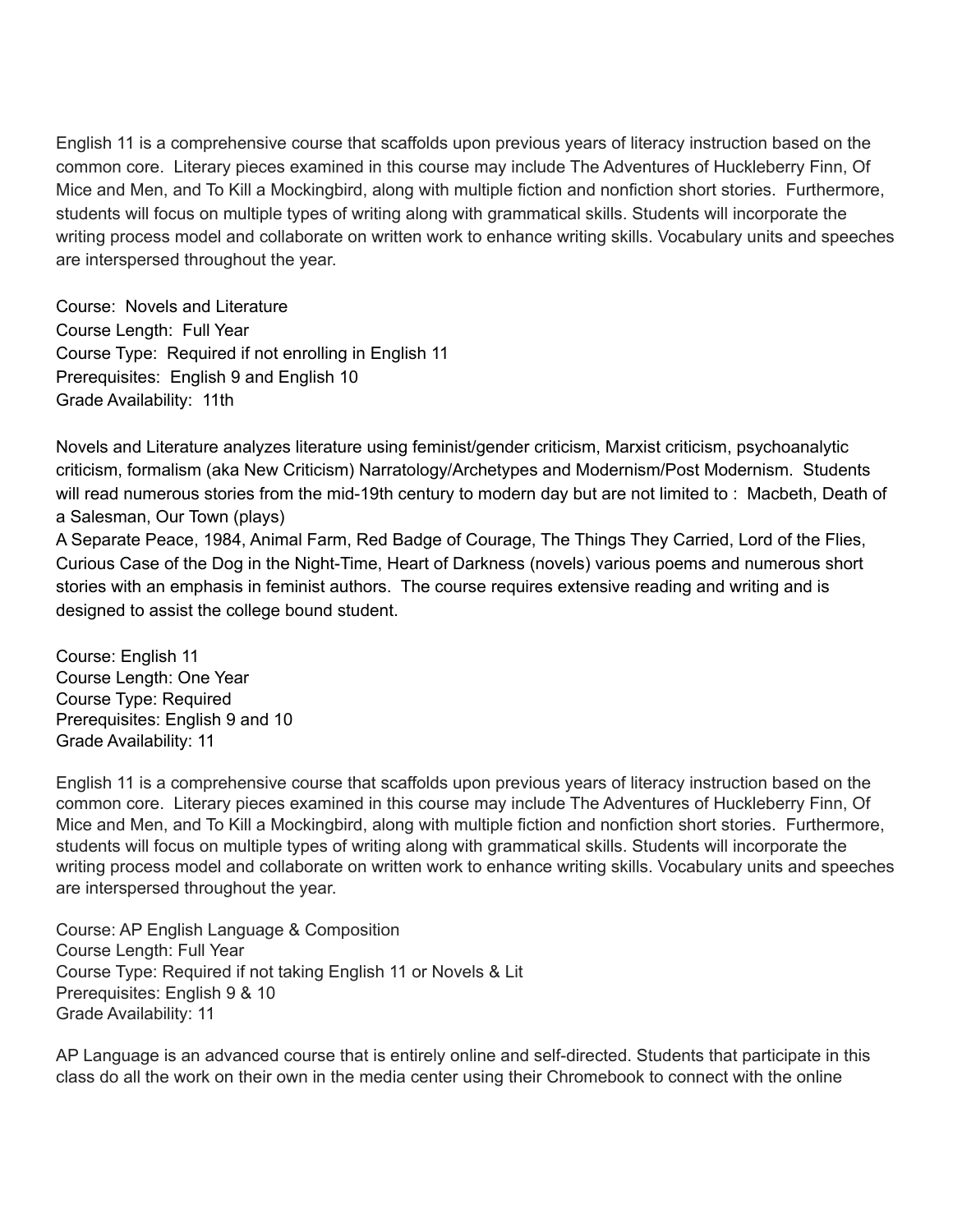instructor. Students need to have the drive to and motivation to stay on task to complete assignments on their own.

Course: English 12 Course Length: Full Year Course Type: Required unless enrolling in NIACC Composition Prerequisites: English 9, 10 and 11 Grade Availability: 12th

The first semester is designed to develop communication and research skills. Students will interpret bias in writing, analyze ethos, logos and pathos, write solid argument papers and learn to enhance oral communication skills.

The second semester develops media literacy skills. Students will understand how media impacts society, analyze propaganda techniques, create public service announcements, film a television commercial for a fictional product, and analyze film through dramatic, cinematic and literary aspects.

Course: NIACC Composition Course Length: Full Year Course Type: Required if not enrolled in English 12 Prerequisites: English 9, 10, 11 and must meet NIACC prerequisites as well Grade Availability: 12th

This is a NIACC course.

Course: Second Chance Reading Course Length: Full Year Grade Availability: 9<sup>th</sup>

This program is especially designed for students who need some assistance with reading fluency, comprehension and vocabulary development. It is a research based program and has been proven to improve student reading through intensive strategies. Students are required to read at least 500 pages or more per quarter as part of the class. This class is by teacher recommendation only.

## **Course Description for Study Skills**

Course: Study Skills Course Length: Year Course Type: Elective Prerequisites: Students that receive special education services Grade: 9th-12th Grade

Course Description: The Study Skills class is tailored to the student's IEP. In the Study Skills classroom, students work on various skill-building activities that are tailored to their academic and/or behavior goals.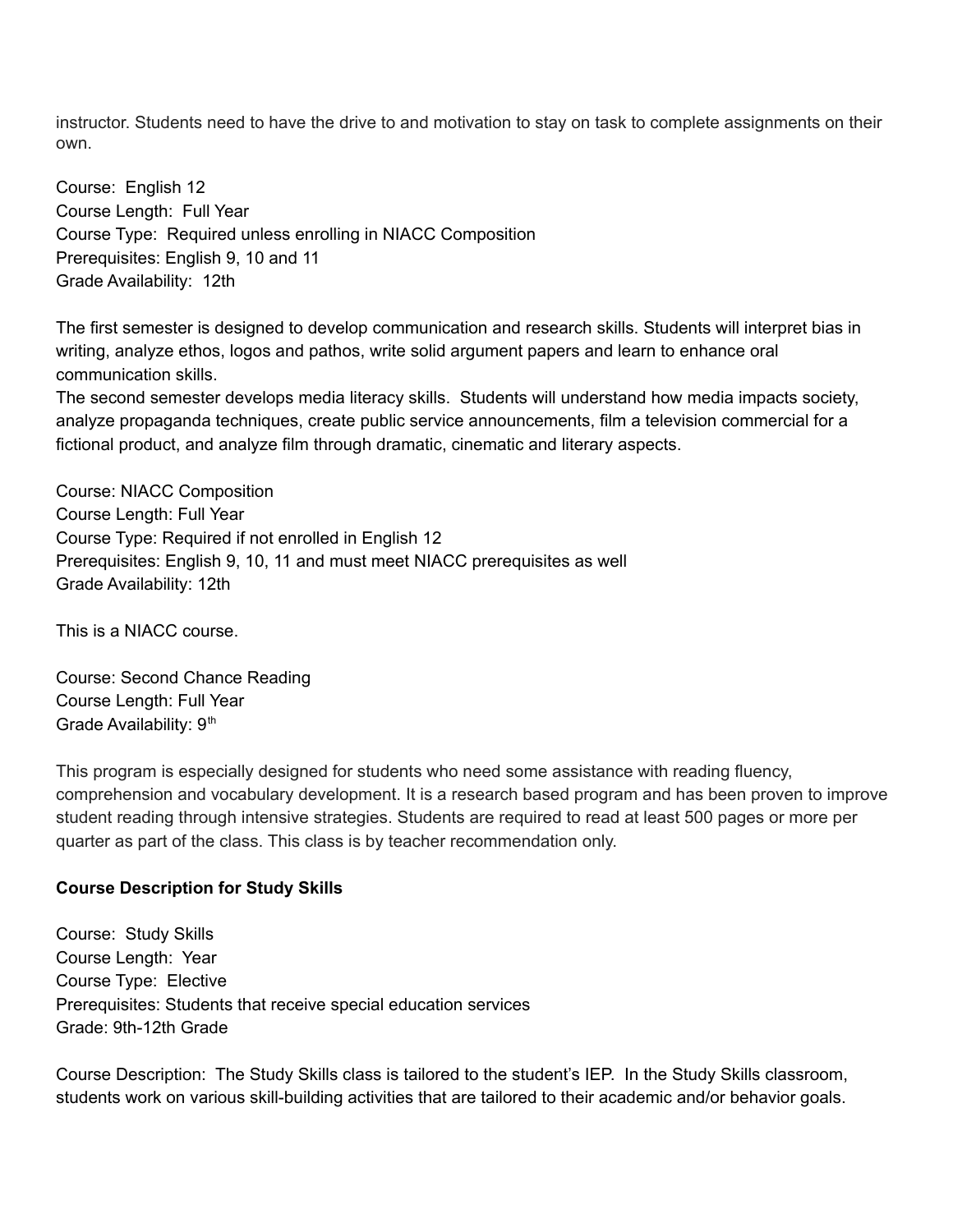Some of these skill-building activities include writing prompts, developing various skills in literacy, math, career-based where students on IEPs can get involved in job shadowing/work experience, and social skill building where students can build their soft skills in the school and in their post-secondary expectations. Based upon the student's IEP, students can also get linked up with various agencies and linkages in order to meet their Living, Learning, and Working needs in their post-secondary expectations. Students in the Study Skills program also get tutoring opportunities and the appropriate accommodations and modifications necessary in order for them to be successful in the general education curriculum.

## **Course Description for Social Sciences**

Course: Geography Course Length: Year Course Type: Required Prerequisites: None Grade Availability: 9

In Geography the goal for students is to gain a working knowledge of the physical environment and its impact on the history and lifestyles of people around the world. The material is presented in units, with a test at the end of each unit. Students, through individual and group effort, demonstrate their knowledge through a variety of activities including reports, tests, projects and review of current issues. The class is broken down into semesters (though two semesters are required). The first semester units covered include: the World (general overview), the United States and Canada, Latin America, Europe, and Russia. This is followed by a first semester test. The second semester units covered include: Middle East and North Africa, sub-Saharan Africa, South Asia, East Asia, and Southeast Asia and Australia. This is followed by a second semester individual project. The information in this course is aligned with the Iowa Core Standards for Geography.

Course: US History Course Length: Year Course Type: Required Prerequisites: None Grade Availability: 10

In U.S. History the students examine major themes/issues in American History. The material is presented in units, with a test at the end of each unit. Students, through individual and group effort, demonstrate their knowledge through a variety of activities including reports, tests, projects, and primary/secondary document reading and analysis. The class is broken down into semesters (though two semesters are required). The first semester topics include: an overview of the country from colonial period to the Civil War, the Civil War and Reconstruction, the Industrial Revolution at the turn of the century, American Imperialism, World War I, and the 1920s. This is followed by a first semester test. The second semester topics include: the Great Depression, World War II, the 1950s, the Cold War, the Civil Rights Movements, Korea and Vietnam, the ending of the Cold War, and 9-11. This is followed by a second semester test. The information in this course is aligned with the Iowa Core Standards for History.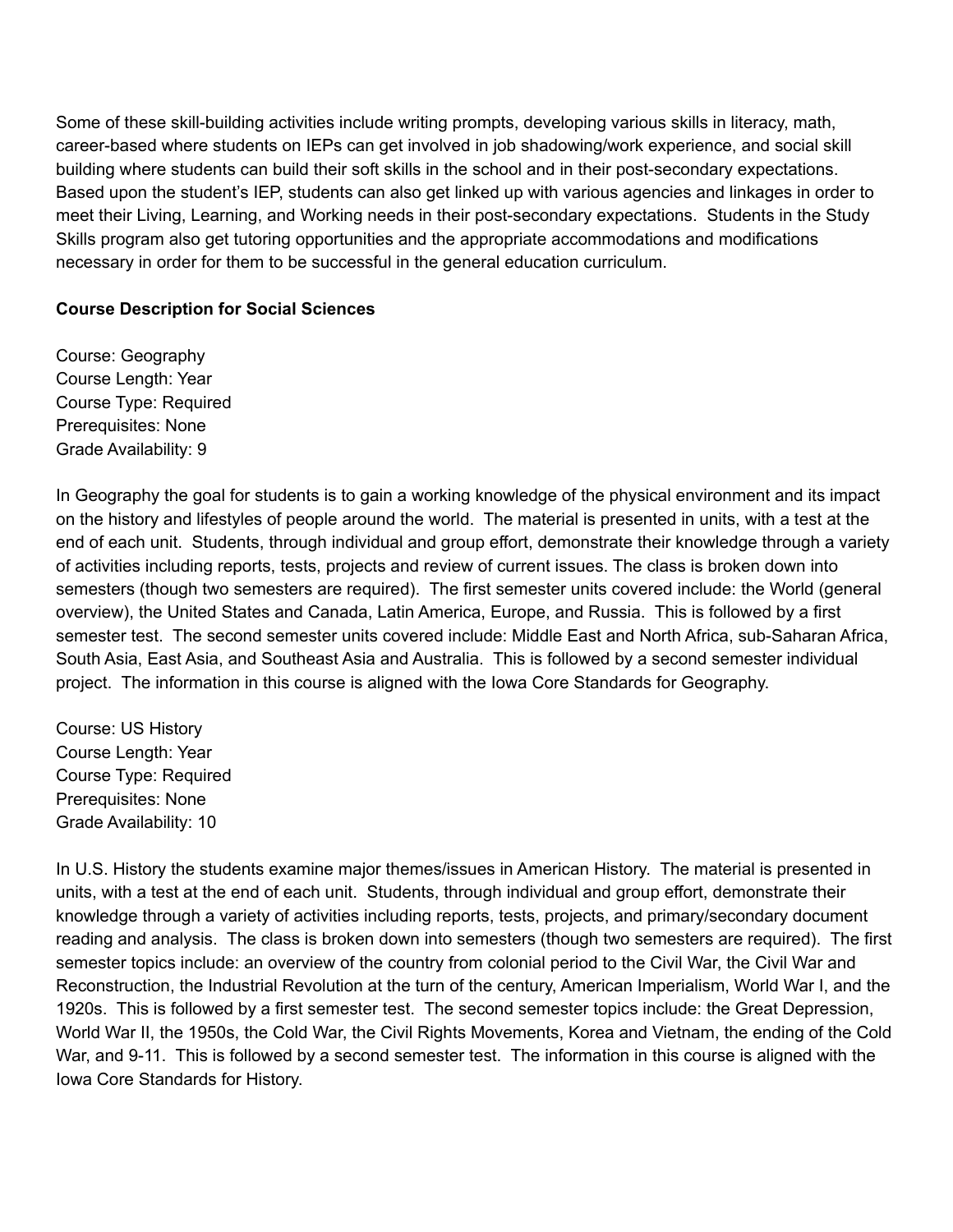Course: American Government Course Length: Semester Course Type: Required Prerequisites: None Grade: 12th Grade

Course Description: In American Government, students will be learning the Constitution and how it applies to their daily lives. Students will also be exploring various elements of how American Government works, including the three branches of government, separation of powers including the legislative, executive, and judicial branches of American Government, the election process and how it works, special interest groups, bureaucracies, and the media play a role in shaping our government and its society, and how local, state, and federal governments impact our society on the local, state, regional, national, and international stages. Per the literacy district standards set forth by West Fork High School, students will be reading, analyzing, and incorporating their critical thinking skills by examining primary and secondary sources, as well as incorporating their critical thinking skills over various issues and incorporate their own higher-order thinking skills into their assigned work.

Course: Economics Course Length: Semester Course Type: Required Prerequisites: None Grade: 12th Grade or 11th Grade if they plan on taking Micro/Macroeconomics via NIACC their senior year

Course Description: In Economics, they will examine the understanding of Economics at the Macro level(big picture) including: how governments play a role in the economy in terms of taxes, investing, and trade, the different types of trading and economies that there are, and how humans are influenced by the role of the economy. We also look at economic cycles on the macroeconomics level. At the microeconomics level, it is based upon consumer behavior in terms of advertising and finances, how businesses are successful, and "how to adult" in terms of taxes, budgeting, and investing. We also look at economic cycles on the microeconomics level.

Course: World History Course Length: One Year Course Type: Elective Prerequisites: None Grade Availability: 9, 10, 11 and 12

First semester covers Prehistory to the Middle Ages. Second semester covers the Renaissance to the Russian Revolution.

- 1. Understand historical patterns, periods of time and relationships.
- 2. Understand why people create, maintain or change systems of power, authority or governance.
- 3. Understand the role of individual and groups within a society as promoters of change or the status quo.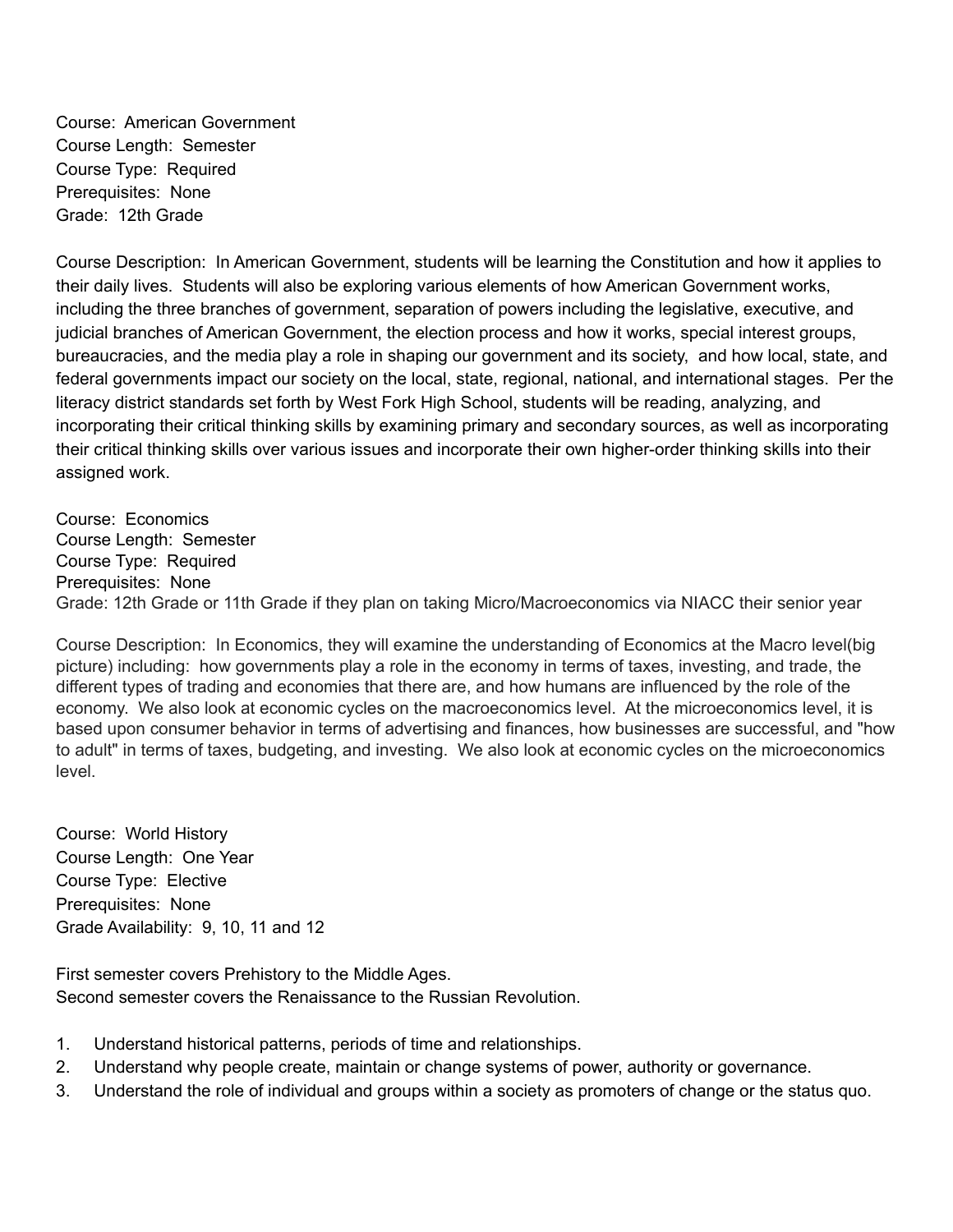- 4. Understand effects of economic needs and wants on individual or group decisions.
- 5. Understand the effects of geographic factors on historical events.
- 6. Understand the role of innovation on development of society.

Course: Contemporary World Issues Course Length: Semester Course Type: Elective Prerequisites: None Grades: 9th-12th Grade

Course Description: In Contemporary World Issues, we explore events that are currently happening around the world and how they impact our society and communities. Students complete current event activities ranging from people in history, public figures, and pop culture, and events that are currently shaping the world. Students also look at problems and examine root causes on issues such as violence, discrimination, racism, environmental, social, and political in order to obtain a better understanding of the world around them.

Course: Psychology Course Length: Semester Course Type: Elective Prerequisites: None Grade Availability: 11-12

In Psychology students study human behavior. Students try to gain an understanding of why people act as they do, and examine various ways behavior can change. The students are provided with detailed information, and use articles and outside resources to gain a better understanding of the concepts highlighted in the class. The course is broken down into units, with a test at the end of each unit. Throughout the course we will examine: the approaches to Psychology, the life span (students interact with young children and elderly individuals to observe the concept), consciousness, sensations and perceptions, memory and thought, personality and individuality, and Psychological disorders. Included in this course is a research project where students research and create a presentation about a Psychological disorder that they then present to the rest of the class. This course also includes a semester test over the information covered throughout the semester. The information in this course is aligned with the Iowa Core Standards for Behavioral Science:

Course: Sociology Course Length: Semester Course Type: Elective Prerequisites: None Grade Availability: 11-12

In Sociology students study how human beings live in groups and interact with each other. The textbook is one source of information, along with a variety of articles and additional documents to help explain the concepts. The course is broken down into units, with a test at the end of each unit. Throughout the course we examine: the development of Sociology as a social science, key figures and theories in the field, personality development, culture, deviance, social inequality, education and religious systems, and social movements.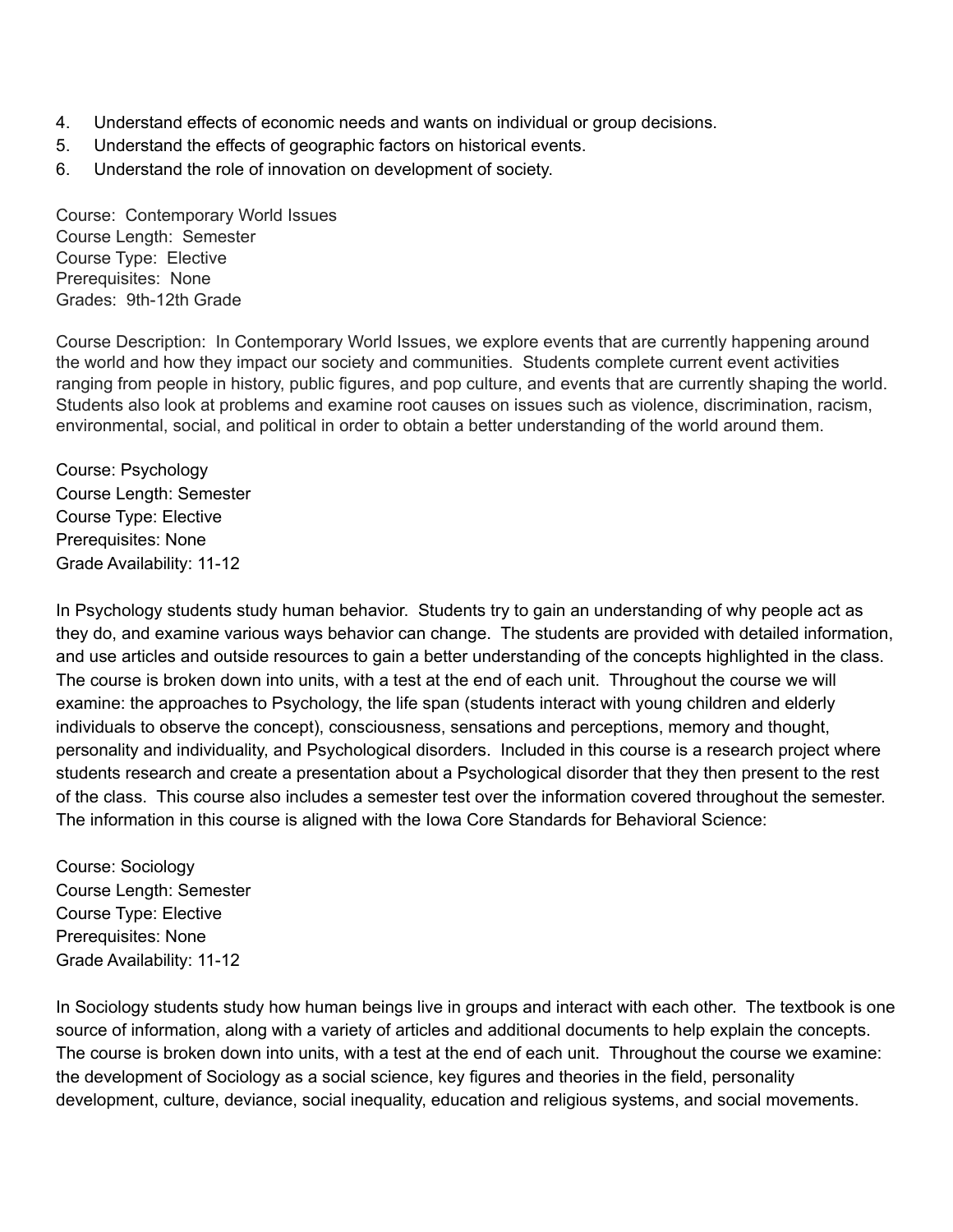Included in this course is a research paper that the students have to write about an issue related to Sociology. This course also includes a semester test over the information covered throughout the semester. The information in this course is aligned with the Iowa Core Standards for Behavioral Science:

## **Course Description for Industrial Technology**

Course: Drafting Course Length: 1 Semester Course Type: Elective Prerequisites: Required for taking any shop class Grade Availability: 9-12

Course Description: A course in Drafting will help the student solve problems in an organized fashion, to interpret the ideas of others, and to express yourself in a manner that can be easily understood by anyone. The student will learn about drafting fundamentals and concepts. It also provides opportunities to learn about basic geometric constructions. These are the mathematical tools used to solve practical problems and create various types of drawings that communicate information about products. The student will also develop and practice drafting skills and techniques.

Course: Woods I Course Length: 1 semester Course Type: Elective Prerequisites: Drafting Grade Availability: 9-12

Course Description: A course in Woods I. is designed to assist the student in learning the fundamentals of working safely and efficiently with hand and power tools. In addition, the student will learn about: various types of woods and their uses, fasteners, how to figure board feet, and proper techniques to finish a wood project. The student will also spend time in the shop making three to four projects that will be assigned.

Course: Woods II Course Length: 1 semester Course Type: Elective Prerequisites: Drafting & Woods I Grade Availability: 9-12

Course Description: The student will learn about wood turning and various types of joinery. Methods of work, material used for projects, and tools are areas of study that will be emphasized. Three to four projects will be done during this class.

Course: CAD Course Length: 1 semester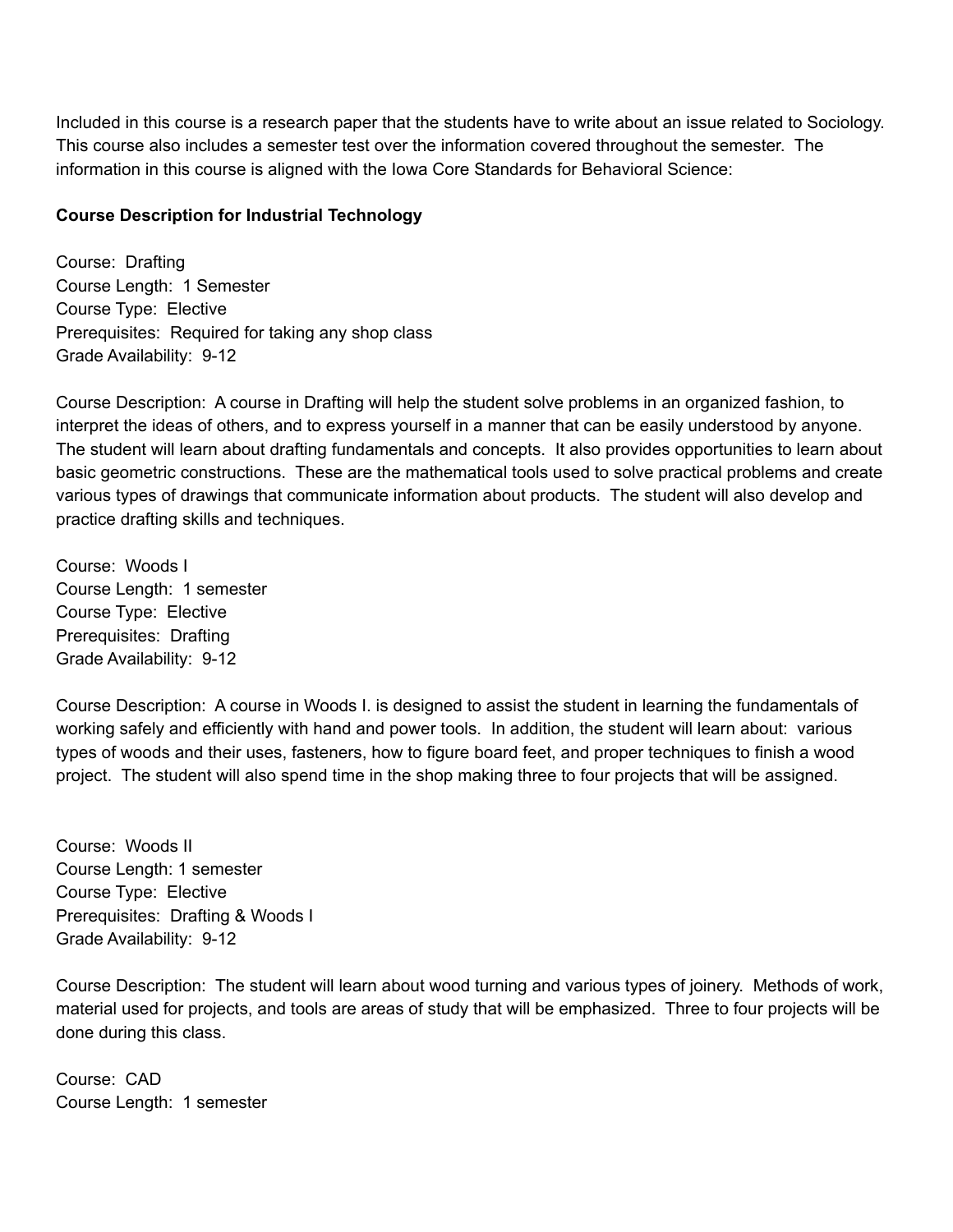Course Type: Elective Prerequisites: Drafting Grade Availability: 9-12

Course Description: In CAD, the students will be engaged in learning the basic functions of SolidWorks through guided instructions. Through these instructions the students are able to design various components in 3D imaging and format drawings. The student will also learn how to create various components and assemble these parts in a assembly drawing.

Course: Metals I Course Length: 1 semester Course Type: Elective Prerequisites: Drafting Grade Availability: 9-12

Course Description: This class provides a comprehensive introduction to: metalworking technology, its theory and practices, setup and operations of oxyacetylene, arc welding, mig welding, metal lathe, and various types of welding joints. This class exposes and prepares the students for careers with the fields related to metals

Course: Metals II Course Length: 1 semester Course Type: Elective Prerequisites: Drafting & Metals I Grade Availability: 10-12

Course Description: Metals II is a continuation from Metals I. The student will learn how to operate the milling machine, tig welder, how to braze with heating the rod and dipping it into flux while brazing, tap and die, fabricate a shoe scraper & tool pin, oxyacetylene torch to cut various shapes, and a higher level of welding/ positions/ while standing instead of sitting down. Through these processes, the student will still practice safe and efficient operation of these machines.

Course Description for Creative and Fine Arts

Course: Art 2D & Art 3D (Foundations of Art) Course Length: Each is one semester. Course Type: Elective Prerequisites: None Grade Availability: 9-12

Course Description: Art 2D and Art 3D, foundations, are the introductory art classes at the high school level. It is two semesters in length and includes these six units: drawing, painting, sculpture, design, art analysis, and art history. These classes must be taken before going on to advanced art classes, although students may elect to take the two semesters in different years. In this class critical thinking is the ability to access and analyze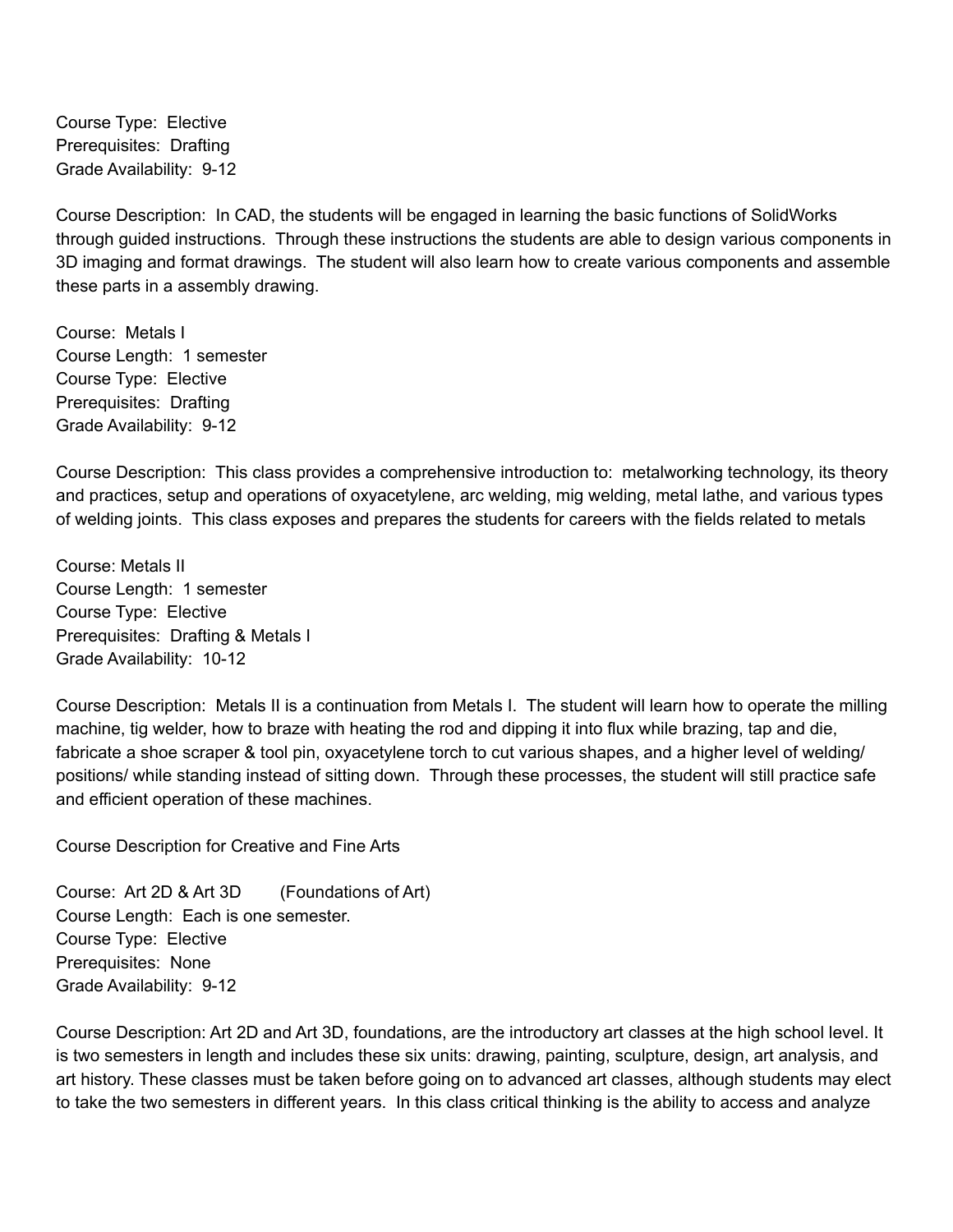key information to develop solutions to complex problems that may have no clear answer. It incorporates reflective and visionary processes. Critical thinking utilizes abstractions and non-rules based strategies to guide decisions, behaviors and actions.

Course: Drawing Course Length: Semester Course Type: Elective Prerequisites: Art 1 (Foundations of Art) Grade Availability: 10-12

Course Description: This is a class which will expose the student to a number of traditional skills and ideas that have occupied artists throughout history. The class involves drawing from direct observation with an emphasis on space, volume, linear and free hand perspective, and other basic techniques and concepts. In drawing there is an emphasis on line as the principal method of creating form. There will be regular class critiques and a required sketchbook. This creative class incorporates curiosity and innovation to generate new or original thoughts, interpretations, products, works, or techniques. Creativity is nurtured, advanced, and modeled through numerous approaches, including inquiry-based learning, abstract thinking, and student-focused learning.

Course: Painting Course Length: Semester Course Type: Elective Prerequisites: Art 1 (Foundations of Art) Grade Availability: 10-12

Course Description: Painting is a semester course where students will explore and experience a variety of painting techniques, media, and historical approaches to art. Painting is a problem-solving course dealing with form, color, line, and texture (figurative and abstract). Through the use of the world outside the classroom, models, drawings, photographs, and imagination, students interpret and express the painter's world in a variety of materials including acrylic and tempera paint, watercolor, ink, paper and canvas as well as a variety of experimental media. Painting can be the means to successful sharing of information through multiple means, including visual, digital, verbal, and nonverbal interactions. The message is purposeful, clear and concise leading to an accurate exchange of information and ideas.

Course: Pottery Course Length: Semester Course Type: Elective Prerequisites: Art 1 (Foundations of Art) Grade Availability: 10-12

Course Description: This class will introduce students to building with clay. Emphasis will be placed on the design elements; line, shape, texture, and color. Focus will be on the hand building techniques; pinch, coil and slabs. Functional as well as sculptural construction will be explored. Introduction to traditional and historical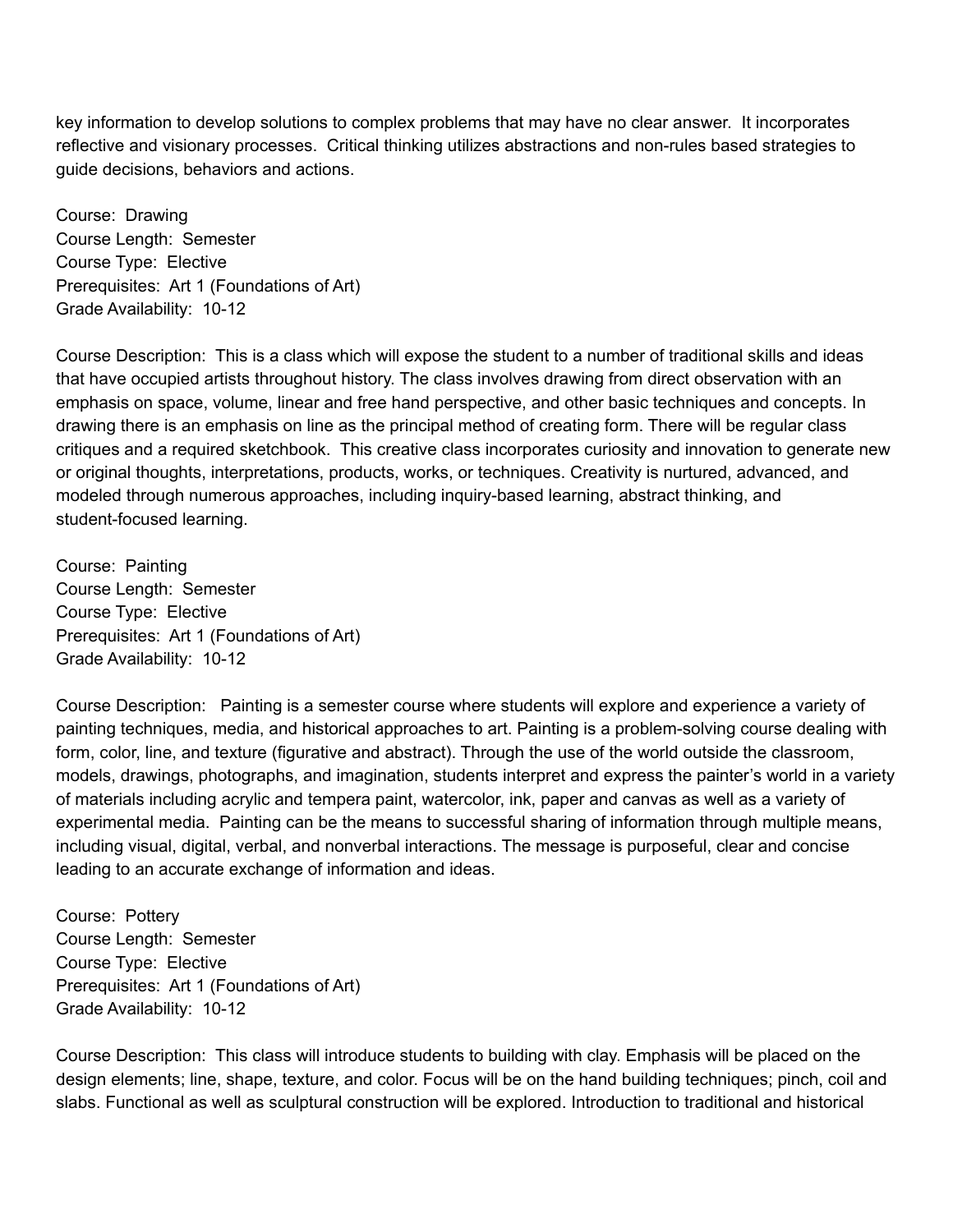ceramic arts will be incorporated into the hands-on experiences. Students will be introduced to the craft of wheel thrown pottery on a limited basis. Various glaze and decoration techniques for finishing work will be used in this class. Accountability will be demonstrated by efficient time management, appropriate resource allocation, personal integrity, and self-monitoring to meet the demands of productivity. Individuals and teams will recognize the interconnectedness of their actions at all levels.

Course: Junior/Senior Studio Course Length: Semester Course Type: Elective Grade Availability: 11 - 12

Course Description: The program will enhance each student's arts experience and provide opportunities for growth by connecting their individual experiences to the larger role that the arts play in our world. While working on their own independent projects, students are provided a forum for dialogue between their fellow participants, thus increasing the support and opportunities for each student. Students will create an original body of work in which they can work in any medium in which they have developed a high degree of proficiency. In addition, students will explore art and artists through readings, films and much more. The program is open to students in their junior and senior years, who are actively enrolled in arts classes.

## **Course Description for Mathematics**

Course: Algebra 1A Course Length: 1 year Course Type: Prerequisites: None Grade Availability: 9-12 Algebra 1A is a course intended for freshmen who need a little longer to learn mathematical concepts. This year-long course contains the same content as the first semester of Algebra I. Topics include, exponents, properties of real numbers, solving, graphing, and writing linear equations, and solving linear inequalities.

Course: Algebra IB Course Length: Full-year Course Type: Required Prerequisite: Algebra IA Grade Availability: 9-10

Course Description: Algebra IB is the second semester of Algebra I, offered over a full-years time. Topics included are systems of equations and inequalities, properties of exponents, polynomials, and rational exponents.

Course: Algebra 2 Course Length: Year-long Course Type: Required Prerequisites: Teacher Recommendation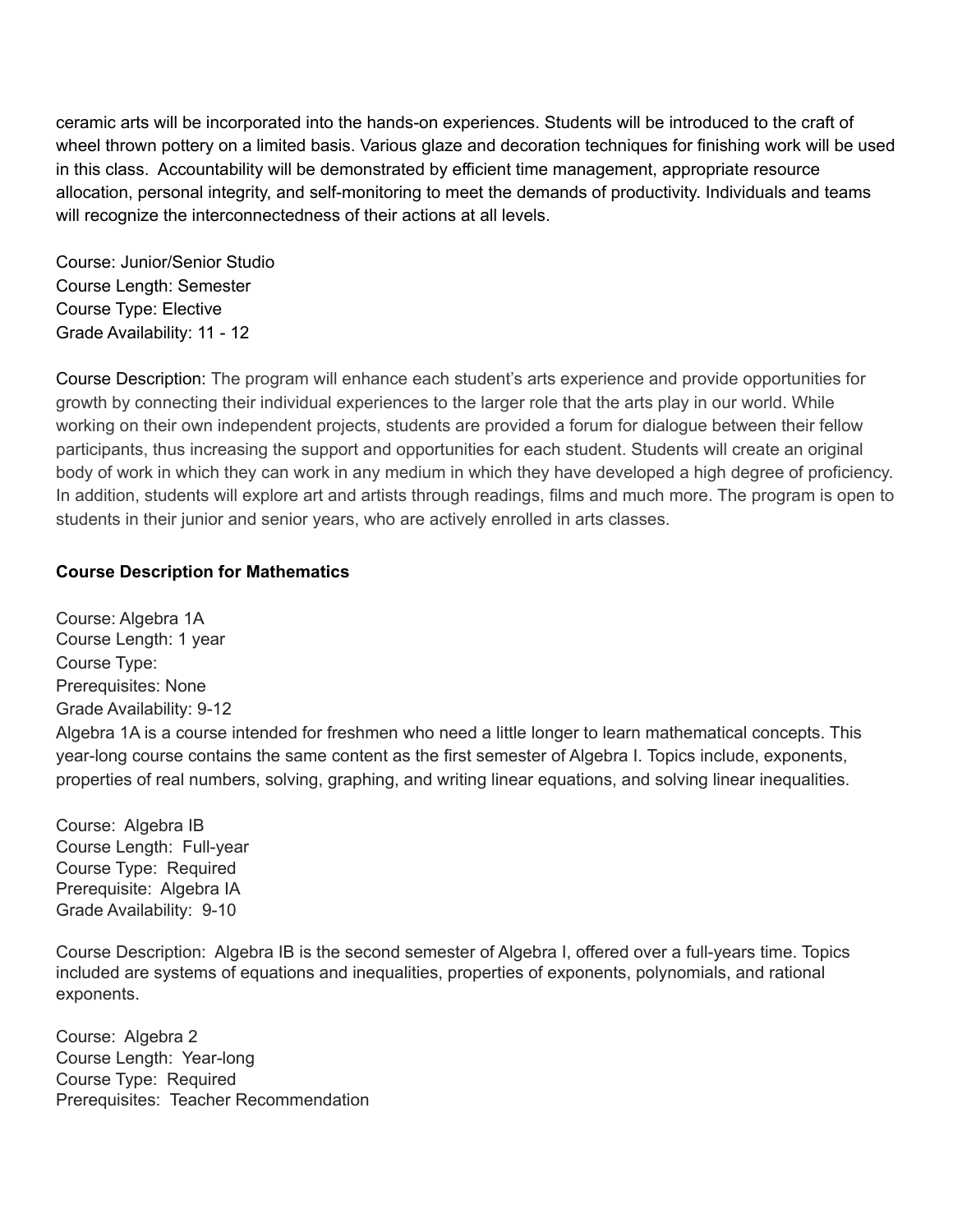Grade Availability: 10-12

Course Description: Algebra 2 stresses both the structure of algebra and the development of computational skills. Problem solving techniques are emphasized and refined through practical applications. The course content will consist of a rapid review at a more in-depth level of the concepts studied in Algebra 1 followed by new topics of radicals and irrational numbers, complex numbers, functions, logarithms and higher degree equations and functions. Students will be expected to complete regular assignments consisting of problems with a range of difficulty that will provide a challenge for the most able students. This is a college-prep class.

Course: Geometry Course Length: 1 year Course Type: Required Prerequisites: Algebra IB or Algebra I Grade Availability: 9-12 Instructor: Mrs. Sears

Geometry is intended for the above- average math student. Some of the course content includes lines in a plane, properties of congruent triangles, properties of polygons and circles, bas ic trigonometry, coordinate geometry, and transformations. Logical reasoning skills will be strengthened through the process of proving theorems and congruent figures.

Course: Pre-Calculus Course Length: 1 year Course Type: Elective Prerequisites: Algebra I/II & Geometry Grade Availability: 9-12

Pre- Calculus is a course designed for students who intend to take Calculus in college. The concepts of Algebra II are studied in depth with the aid of a graphing device. Some topics covered are functions, sequences, probability, statistics, logarithms, trigonometric ratios and identities, and limits. Special emphasis is given to skills that are needed in calculus.

Course: Consumer Math Course Length: One semester Course Type: Elective Grade Availability: 11 - 12

Course Description: In this one semester class students will be exposed to topics on financial literacy. Daily assignments will allow students to use mathematical skills in consumer situations. The students will study "real-life" math topics such as savings, wealth building, college savings, dangers of debt, consumer awareness, and taxes. This course may not fulfill requirements for entrance into a four-year institution.

Course: Statistics Course Length: Half-year (1 semester) Course Type: Elective Prerequisite: Algebra I/II and Geometry Grade Availability: 11-12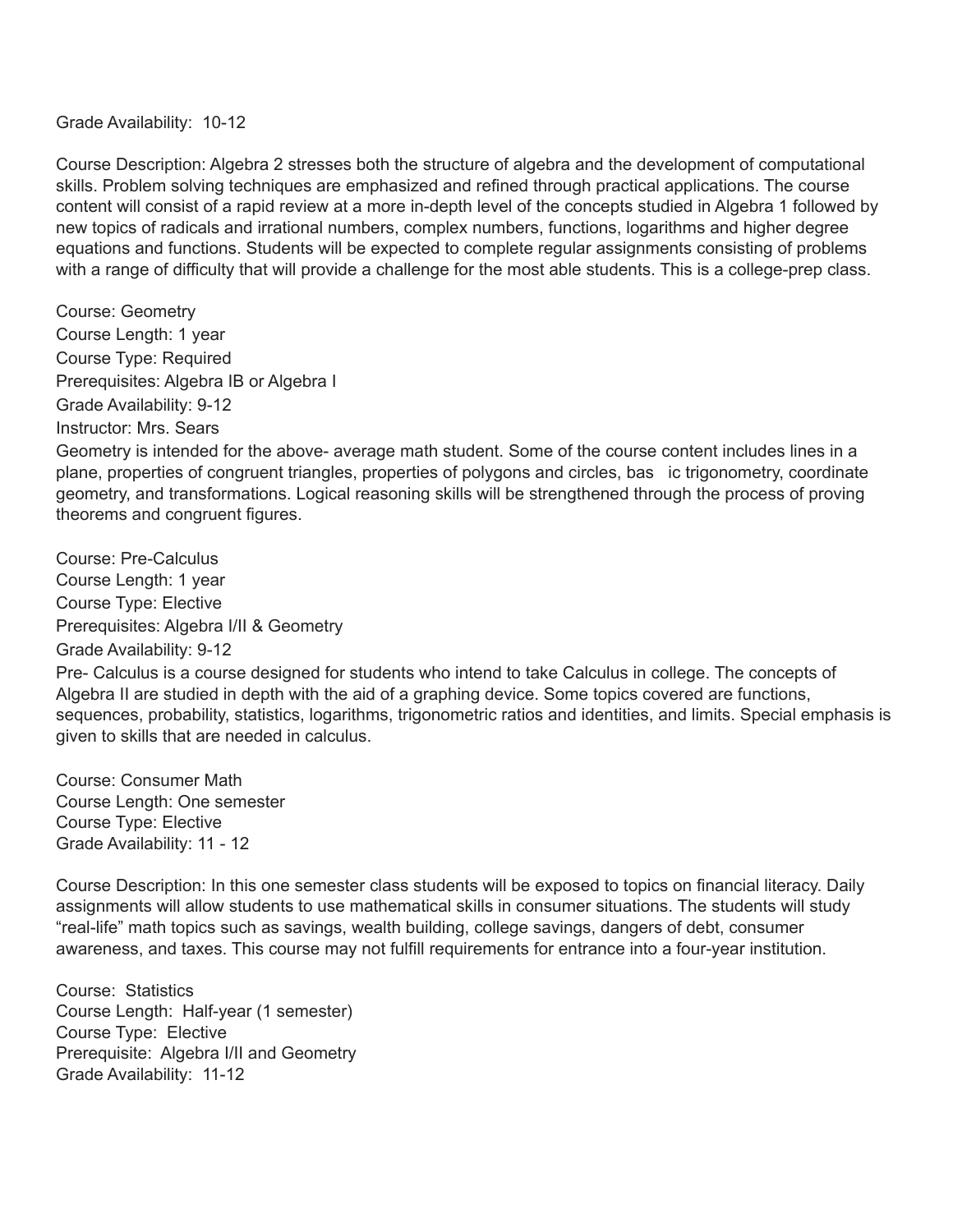Course Description: Statistics is a one semester course designed for students who want to pursue higher level math courses and plan to attend college. Most business degrees and master's programs require a statistics course. This would help prepare students interested in these fields.

### **Course Descriptions for Health and Physical Education**

Course: Physical Education Course Length: Semester Course Type: Required Prerequisites: None Grade Availability: 9-12

Each student will complete six semesters of Physical Education during their high school years. Physical Education courses provide students with knowledge, experience, and an opportunity to develop skills in more than one of the following sports or activities: team sports, individual/dual sports, recreational sports, and fitness/conditioning activities. It is the intent of the course to give knowledge on the rules and skills of various activities, as well as a better understanding of their own fitness level.

## Course: Personal Fitness

### Course Length: Semester

This course is designed to help students create lifelong fitness habits. Topics include muscular strength, flexibility, agility, balance, body composition, and cardiovascular fitness. Students will explore weightlifting, using the body as resistance, aerobic workouts, yoga, Pilates, Tai Chi and recreational fitness activities. Students will examine their fitness levels, set a plan to improve, and put that plan into action.

Course: Health I Course Length: Semester Course Type: Required Prerequisites: None Grade Availability: 9-12 Instructor: Mrs. Sears

Each student will complete one semester of health during their high school years (usually taken during their freshman year). The course consists of units on Mental Health, Social Health, Nutrition, and Fitness, and Responsibility. Students will also become aware of current trends in health as it pertains to themselves, their community, country, and the world. It is the intent of the course to give a knowledge base on health issues to enable them each to make wise, healthy decisions.

Course: Nutrition & Lifetime Wellness Course Length: Semester Course Type: Elective Prerequisites: Health I Grade Availability: 9-12 Instructor: Mrs. Sears This course is designed to outline the importance of healthful eating and physical activity across the life span. Nutrition & Lifetime Wellness will explore topics such as food habits, nutrition guidelines, nutrition for athletes,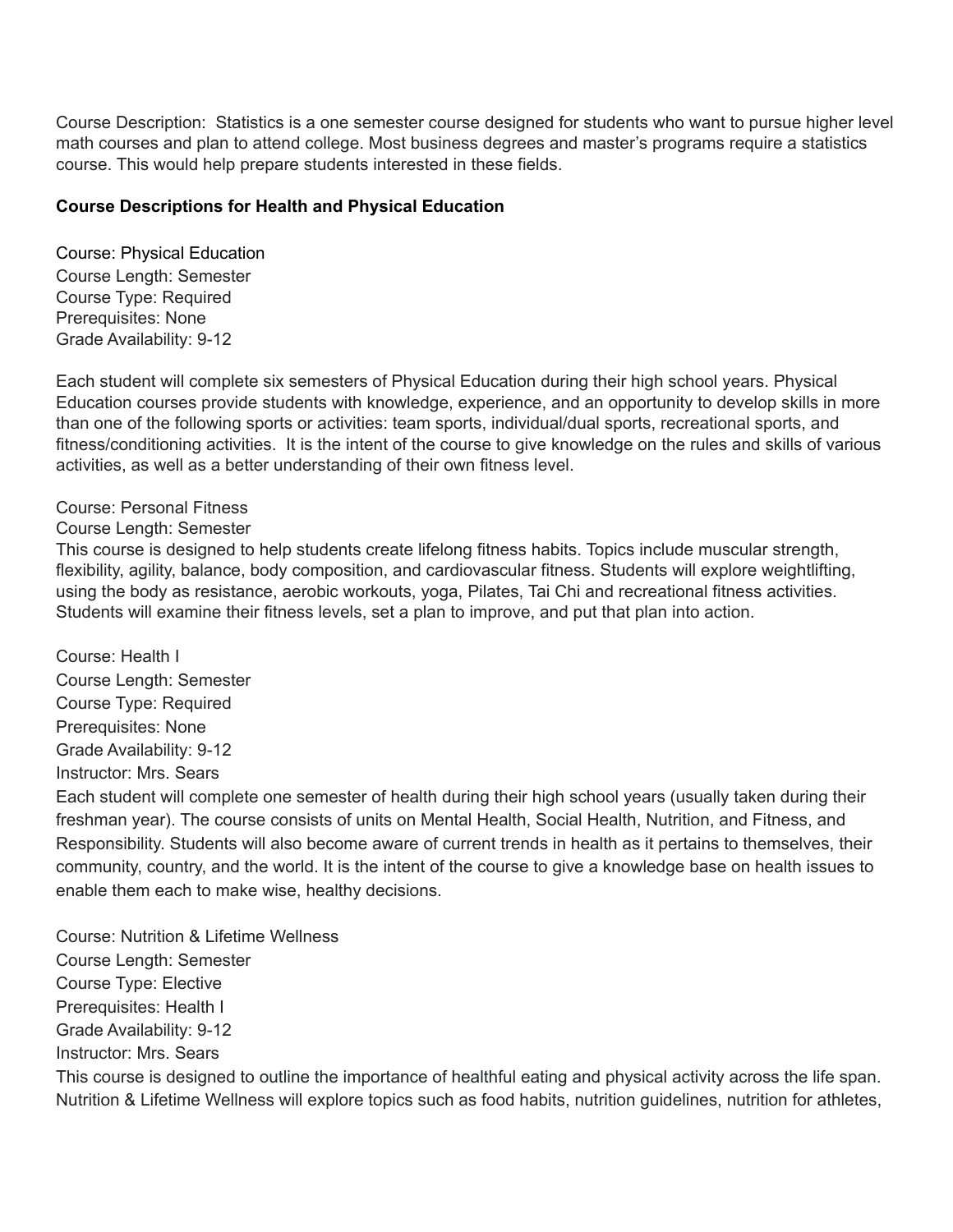eating disorders, weight management, and meal planning and preparation. During this course students will also learn how physical activity, mental and social health, and stress management play an important role in lifelong wellness.

Course: Early Bird PE Course Length: Semester Grade Availability: 9 - 12

Course Description: This course meets in the morning on Mondays, Tuesdays and Thursdays in the Wellness Center. The class concentrates on weight training.

## **Course Description for Instrumental Music**

Instrumental Music (Eight Semesters)

This is a program designed to provide students with the opportunity of musical growth, appreciation and understanding. It also provides personal growth and the opportunity for teamwork/cooperation. Students will

Continue to develop an understanding and appreciation for the elements of music and the mechanics of their personal instrument.

- Express creativity and expression through performing.
- Increase awareness of listening within an ensemble.
- Evaluate both individual and group performances using musical vocabulary.

All Instrumental Music members will participate in: marching band, concert band, pep band, large group contest, public performances and private lessons. Members will have the opportunity to participate/perform in jazz band, small group contest and music festivals.

## **Course Description for Vocal Music**

Course: Concert Choir Course Length: Year-long Course Type: Elective Prerequisites: None Grade Availability: 9-12

Course Description: The Concert Choir, a mixed vocal ensemble is open to grades 9-12. In this choir, students will learn about posture, breathing, tone production, expression, and many other foundational aspects of choral music. Members of this choir may also prepare separate men's and women's choir pieces. High school choir students are provided with the opportunity to have voice lessons during the school day. There will be several opportunities for students to attend honor choirs throughout the year. The Concert Choir performs in at least five concerts a year.

## **Course Description for Business Education**

Course: INTRO TO ENTREPRENEURSHIP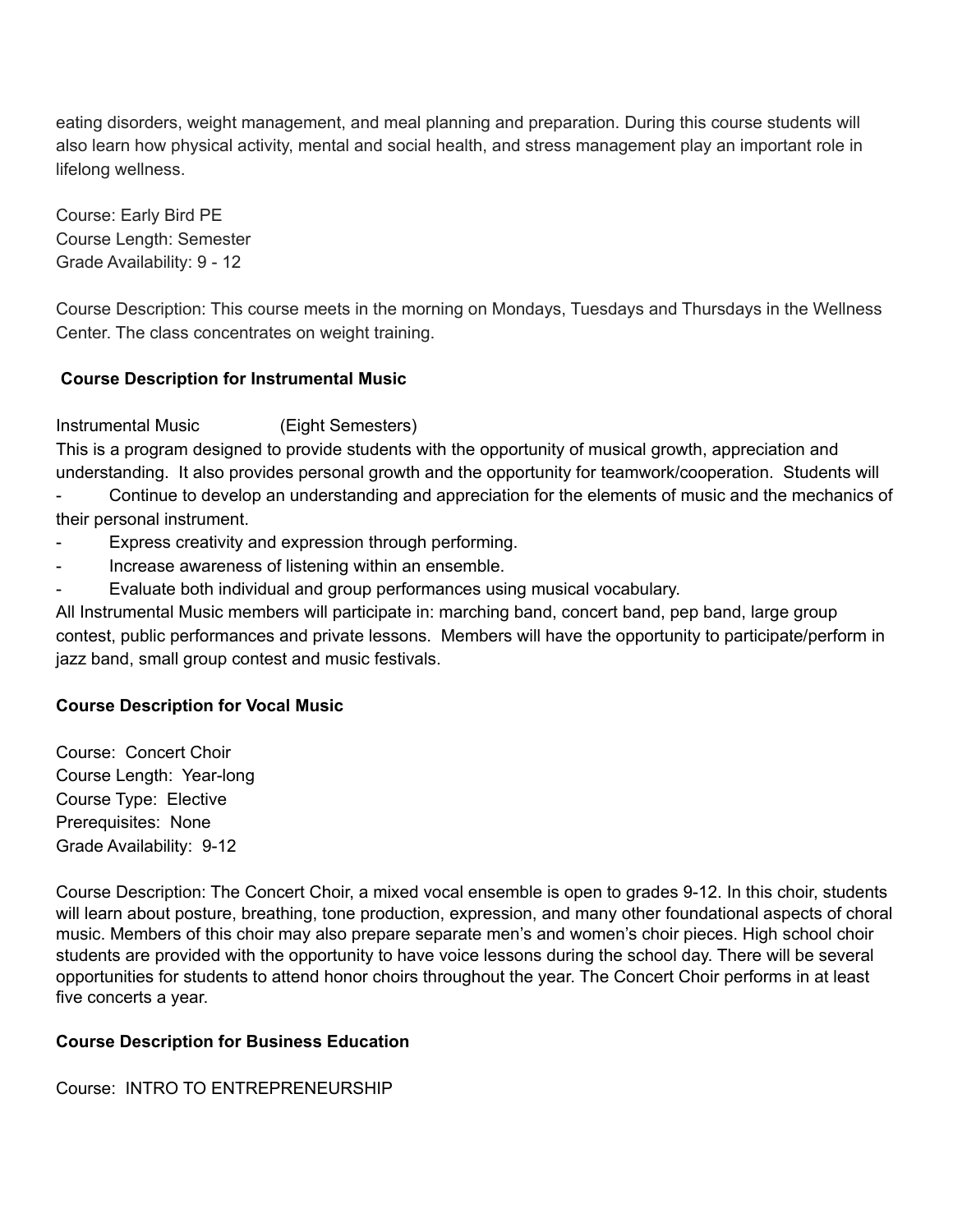Course Length: 1-Semester Course Type: Elective Grade Availability: 11-12

Course Description: This course introduces the concept of Entrepreneurship beginning with identifying characteristics of the Entrepreneur, evaluating opportunities, feasibility, financing, and planning for success. Students will also understand the need for a contingency plan as well as an exit strategy.

Course: ACCOUNTING Course Length: 1-year Course Type: Elective Grade Availability: 11-12

Course Description: This course gives students real-life experience with accounting simulations that will prepare them for Accounting II. An understanding of such terms and knowledge will be very valuable as the student continues through high school and as well as post high school education. Students will also learn what it takes to manage personal finances to achieve financial goals by implementing accounting procedures to track money flow and to determine financial status.

Course: ADVANCED COMPUTER APPLICATIONS Course Length: 1-Semester Course Type: Elective Grade Availability:9,10,11

Course Description: This course serves as an introduction to Microsoft Office 2010. Students will learn about Word, Excel, and PowerPoint. An understanding of these programs will be very valuable as the student continues through high school and as well as post high school, whether it be college or the world of work. Students will also learn what it takes to be a good digital citizen. The class covers the use of various programs that are widely used in education, government, business, and in the working world. Some of the programs we will be elaborating on are as follows:

Microsoft Office 2010 (Word, Excel, and PowerPoint)

Course: BUSINESS LAW Course Length: 1-Semester Course Type: Elective Grade Availability: 9-11

Course Description: This course gives in depth look at social and legal environments in a business setting. You will get the chance to explore the regulatory environment of United States' businesses to understand the diversity of regulations, in addition to coverage of contracts, property law, employment and unions. Essentially, you will be learning how to apply knowledge of business ownership to establish and continue business operations, acquire knowledge of commerce laws and regulations, and be briefed upon the legal ramifications related to everyday activities.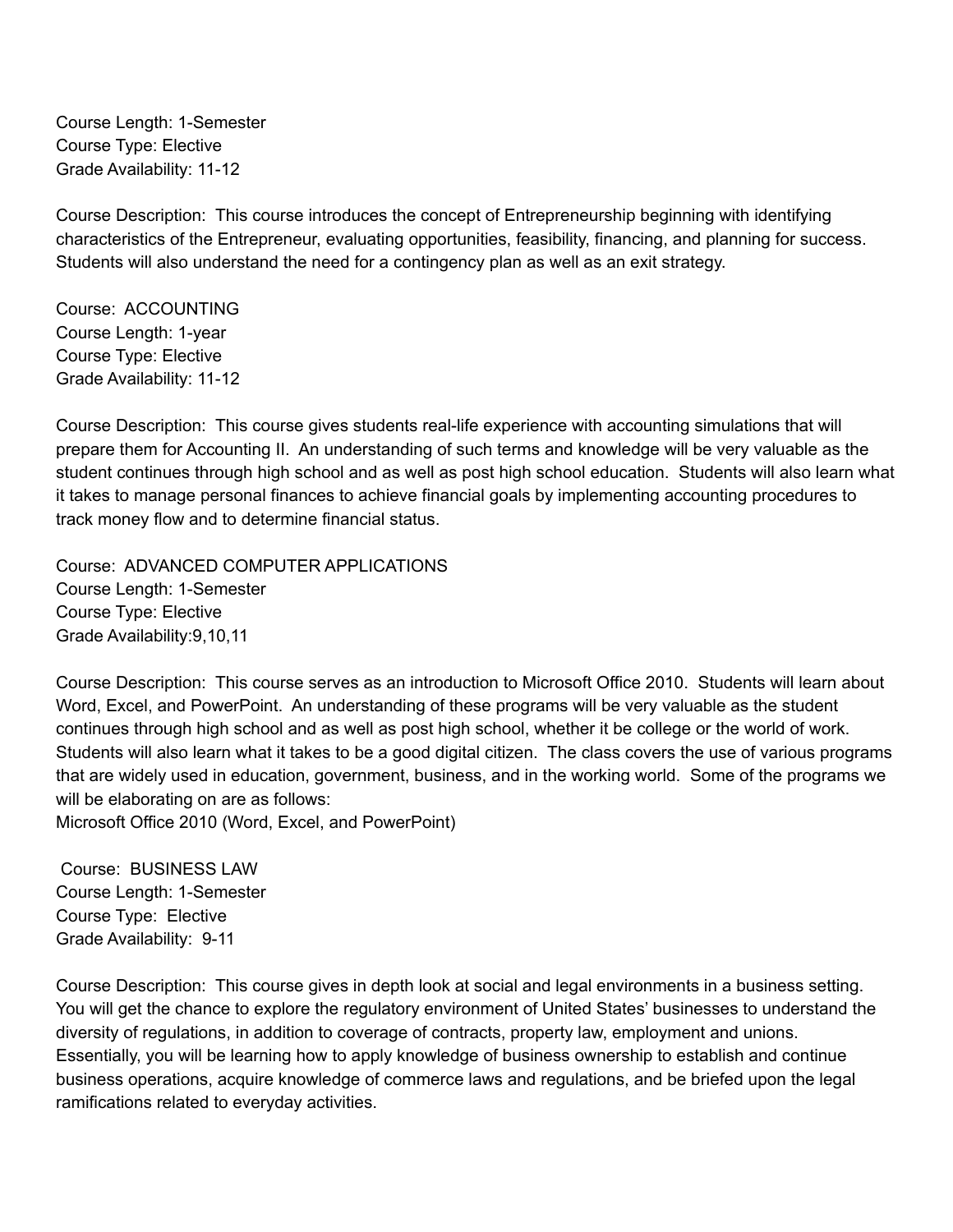Course: CAREERS Course Length: 1-Semester Course Type: Elective Grade Availability: 11-12

Course Description: To assist students in exploring, narrowing down, and selecting both an academic major and an overall career direction that reflects their personality, interests, motivated skills, and passions by learning a process of career/life planning which will be applicable throughout their lives.

### HUMAN RELATIONS

### Course description:

Human Relations is a course designed to improve the student's ability to function in the workplace .This class will work on increasing the student's self-awareness and improving their ability to get along with customers, coworkers, and supervisors.

### APPLIED BUSINESS

### Course description:

This course is for all students and is designed to improve economic citizenship and understanding through the study of the business and economic environment in which we live. This course will cover the basis of advertising and marketing, forms of business ownership, human resources, management and leadership, and production operations, as well as understanding the process of the stock market.

### COMPUTER SCIENCE PRINCIPLES I

Introduces students to the foundational concepts of computer science and challenges them to explore how computing and technology can impact the world.

### COMPUTER SCIENCE PRINCIPLES II

CSP introduces students to the foundational concepts of computer science and challenges them to explore how computing and technology can impact the world. The AP Program designed AP Computer Science Principles with the goal of creating leaders in computer science fields and attracting and engaging those who are traditionally underrepresented with essential computing tools and multidisciplinary opportunities.

### **Course Description for Technology**

Course: Tech Pathways Course Length: Semester Course Type: Elective Prerequisites: None Grade Availability: 9-12 Seat limit: 10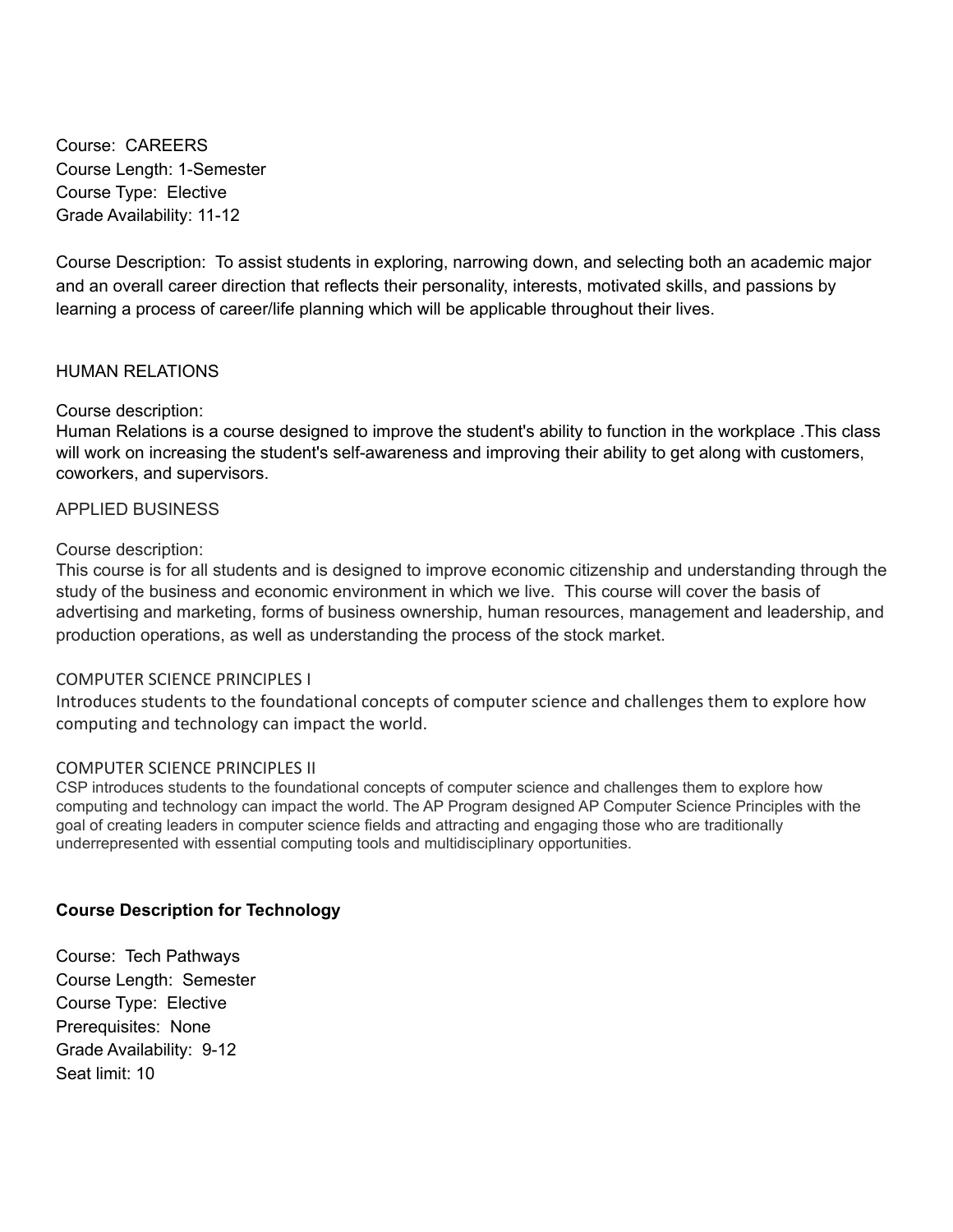Tech Pathways is designed for high school students to understand, communicate, and adapt to a digital world as it impacts their personal life, society, and the business world. Students will develop foundational knowledge in hardware, software, coding, web design, IT support, and digital imaging all taught in a computer lab with hands-on activities and project focused tasks. Students will not only understand the concepts but apply their knowledge to situations. Various forms of technologies will be highlighted to expose students to emerging technologies impacting the digital world. Students will be able to choose their "Pathway", deciding which area to focus on each quarter. Communication skills and practices, problem-solving, ethical and legal issues are taught in this course as a foundational knowledge to prepare students to be college and career ready. The knowledge and skills taught in this course build upon each other to form a comprehensive introduction to the digital world. This course can be taken multiple semesters.

Course: Yearbook Course Length: Full-year Course Type: Grade Availability:

Course Description: Yearbook allows students to participate in the production of the school yearbook. Students in this course are required to learn layout design; write and fit copy, captions, and headlines; sell advertisements; learn basic photography skills, and should be proficient on a computer. Individual responsibility is essential toward completion of assignments for deadlines. Students will also have the opportunity to accept leadership positions and develop new skills as they build the yearbook.

## **Course Description for Science**

General Science Grade Level: 9, 10 Credit: 1 Length: 1 full school calendar if meet every other day, or 1 semester if meet everyday Consideration: A student must take General Science before graduating West Fork. This is one of the three science credits a student must earn Required: Middle school math, calculator, and Chromebook

## Course Description:

The course will cover three main topics of Science. The first topic of the course will include units in Earth Science, followed by units in chemistry, and ending the school year with units in physics. All three topics are introductory. Earth Science will include topics such as Earth history, space systems, and weather. Chemistry will include topics such as states of matter, classification of matter, atomic structure, elements, compounds, chemical bonds, and reactions. Physics topics will include how objects interact with each other in terms of force, gravitation, energy, motion, and measurement. This class will have weekly hands-on activities throughout all topics and units.

Core Physics Grade Level: 11, 12 Credit: 1 Length: 1 full school calendar if meet every other day, or 1 semester if meet everyday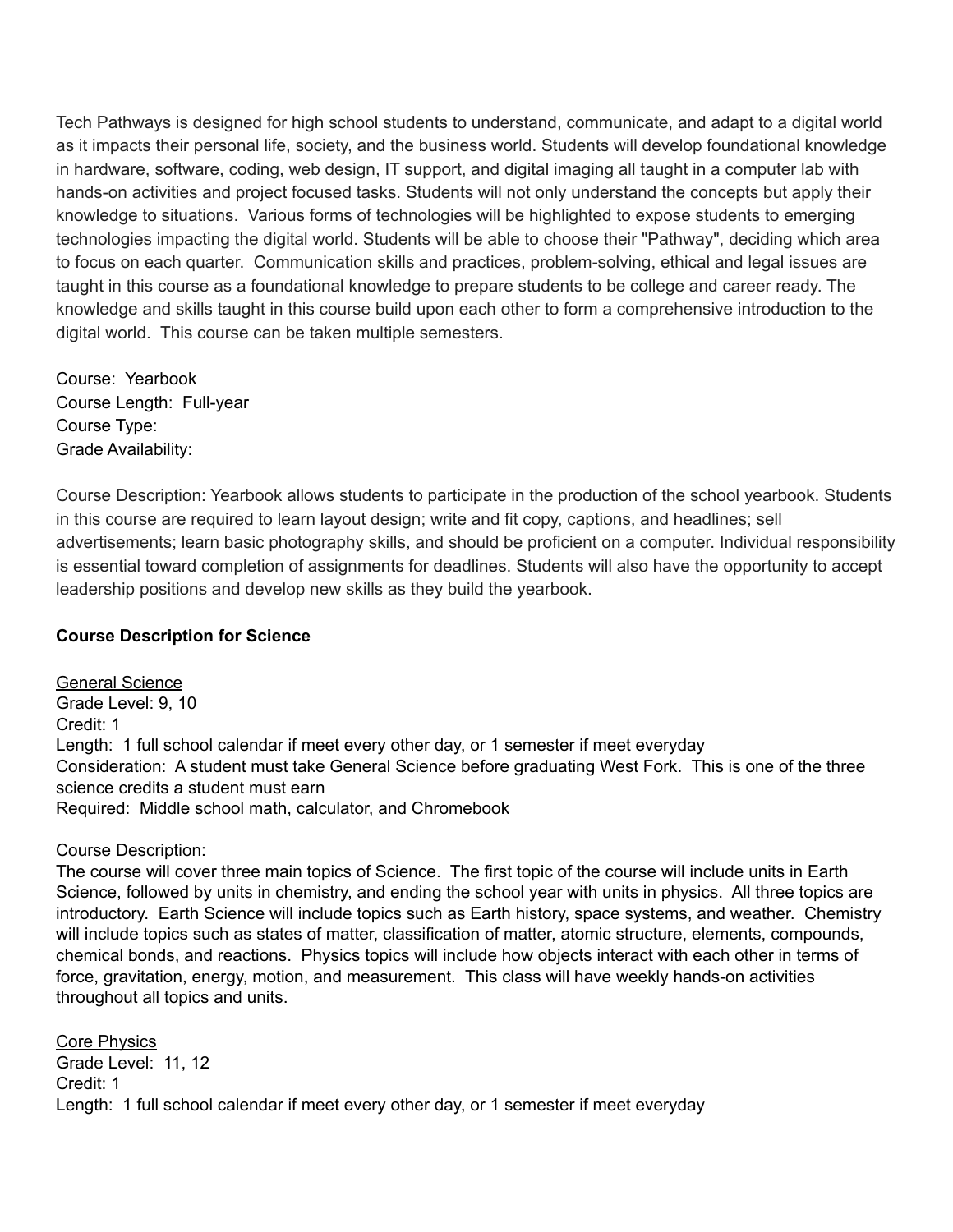Consideration: Students can take this course after Chemistry as a senior. Being enrolled in Algebra 2, or Trigonometry is very helpful. This could be a student's 4th science credit. A student could be enrolled in both Core Chem and Core Physics upon approval from the instructor.

Required: Student must be enrolled in an algebra class or have taken at least a full year of Algebra, if not 2 full years of Algebra and Geometry.

### Course Description:

The course will follow Next Generation Science Standards using STEMScopes Curriculum. Topics covered include: Newton's 2nd Law, Momentum, Interaction of Forces, Gravitational and ElectroStatic Forces, Conservation of Energy, Nuclear Chemistry, Waves in Matter, Wave Models, and Waves in Technology. The course will include labs and other hands-on activities.

Core Chemistry

Grade Level: 11, or 12 Credit: 1

Length: 1 full school calendar if meet every other day, or 1 semester if meet everyday Consideration: Students can take this course after Biology as a junior or senior. Being enrolled in Algebra 1 or 2 is very helpful. This could be a student's 3rd science credit. A student could be enrolled in both Core Chem, and Anatomy and Physiology upon instructor approval.

Required: Student must be enrolled in an algebra class or have taken at least a full year of Algebra

## Course Description:

The course will follow the Next Generations Standards using STEMScopes as the curriculum. We will cover topics such as the Periodic Table and Element Structure, Elements, Compounds, and Reactions, Structure and Properties of Matter, Reaction Equilibrium, Reaction and Energy, Molecules of Life, Cellular Energy, Energy Applications, Thermodynamics. The course will have labs and hands-on activities throughout each unit.

Course: Biology Course Length: Full-year (2 semesters) Course Type: Required Grade Availability: 9<sup>th</sup> or 10th Grade

Course Description: Students in this course will study features and processes of life. Units covered include: Life Processes, Cells, Mitosis, Meiosis, Photosynthesis, Cellular Respiration, Genetics, and Biodiversity. There will be opportunities for students to work with others in research, dissections, and other collaborative projects. National Science Standards were used in unit development.

Course: Anatomy/Physiology Course Length: Full-year (2 semesters) Course Type: Required Grade Availability: 11th/12th Grade Elective, can be taken in concurrence with Core Physics or Honors Science Classes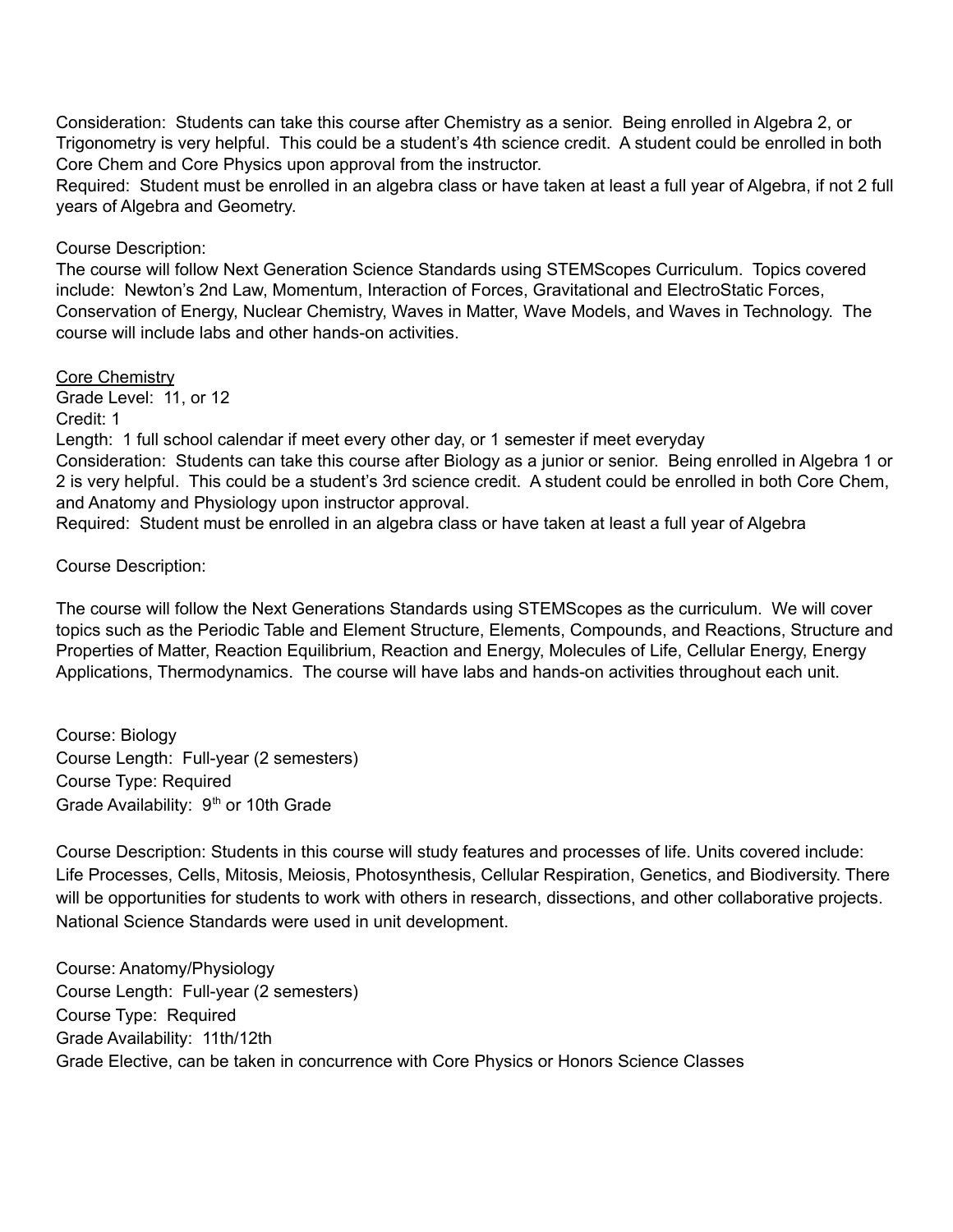Course Description: Students in this course will study structure and function of the human body. Students will identify tissues and their role as the framework of organs in their systems. Students will develop individual portfolios by researching the body systems. Dissections will take place at the end of Semester 2. National life science standards were used in course development.

## **Foreign Language Course Descriptions**

Course: Spanish I Course Length: 1 year Course Type: Elective Prerequisites: None Grade Availability: 9-12

Course Description: Students begin their introduction to Spanish by focusing on the four key areas of foreign language study: listening, speaking, reading, and writing. The course represents an ideal blend of language learning pedagogy and online learning. Each unit consists of a new vocabulary theme and grammar concept, reading and listening comprehension activities, speaking and writing activities, multimedia cultural presentations, and interactive activities and practices which reinforce vocabulary and grammar. There is a strong emphasis on providing context and conversational examples for the language concepts presented in each unit. Students should expect to be actively engaged in their own language learning, become familiar with common vocabulary terms and phrases, comprehend a wide range of grammar patterns, participate in simple conversations and respond appropriately to basic conversational prompts, analyze and compare cultural practices, products, and perspectives of various Spanish-speaking countries, and take frequent assessments where their language progression can be monitored. The course has been carefully aligned to national standards as set forth by ACTFL (the American Council on the Teaching of Foreign Languages).

Course: Spanish II Course Length: 1 year Course Type: Elective Prerequisites: Spanish I Grade Availability: 10-12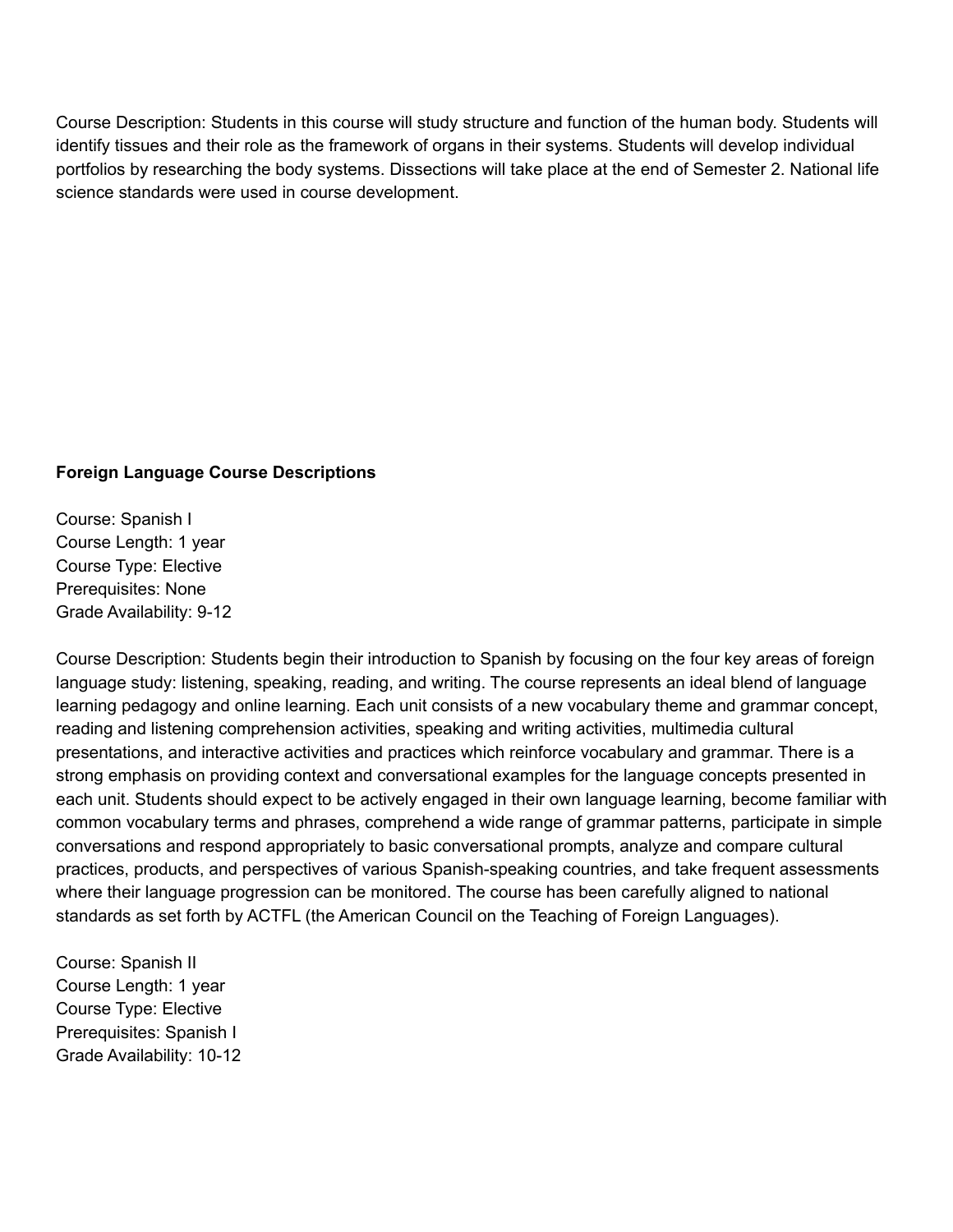Course Description: Students continue their study of Spanish by further expanding their knowledge of key vocabulary topics and grammar concepts. Students not only begin to comprehend listening and reading passages more fully, but they also start to express themselves more meaningfully in both speaking and writing. Each unit consists of a new vocabulary theme and grammar concept, reading and listening comprehension activities, speaking and writing activities, multimedia cultural presentations, and interactive activities and practices which reinforce vocabulary and grammar. There is a strong emphasis on providing context and conversational examples for the language concepts presented in each unit. Students should expect to be actively engaged in their own language learning, understand common vocabulary terms and phrases, use a wide range of grammar patterns in their speaking and writing, participate in conversations and respond appropriately to conversational prompts, analyze and compare cultural practices, products, and perspectives of various Spanish-speaking countries and take frequent assessments where their language progression can be monitored. By second semester, the course is conducted more in Spanish. The course has been carefully aligned to national standards as set forth by ACTFL (the American Council on the Teaching of Foreign Languages).

Course: Spanish III Course Length: 1 year Course Type: Elective Prerequisites: Spanish II Grade Availability: 11-12

Course Description: Students further deepen their understanding of Spanish by focusing on the three modes of communication: interpretive, interpersonal, and presentational. Each unit consists of a variety of activities which teach the students how to understand more difficult written and spoken passages, to communicate with others through informal speaking and writing interactions, and to express their thoughts and opinions in both formal and informal spoken and written contexts. Students should expect to be actively engaged in their own language learning, use correct vocabulary terms and phrases naturally, incorporate a wide range of grammar concepts consistently and correctly while speaking and writing, participate in conversations covering a wide range of topics, respond appropriately to conversational prompts, analyze and compare cultural practices, products, and perspectives of various Spanish-speaking countries, read and analyze important pieces of Hispanic literature, and take frequent assessments where their language progression can be monitored. The course has been carefully aligned to national standards as set forth by ACTFL (the American Council on the Teaching of Foreign Languages).

Course: Spanish IV Course Length: 1 year Course Type: Elective Prerequisites: Spanish III Grade Availability: 12

Course Description: Students continue to sharpen listening, speaking, reading, and writing skills. They learn to express themselves using an ever-increasing vocabulary. During the course of the year, every verb tense and mood will be discussed along with commands and participles, past and present. Students are encouraged to